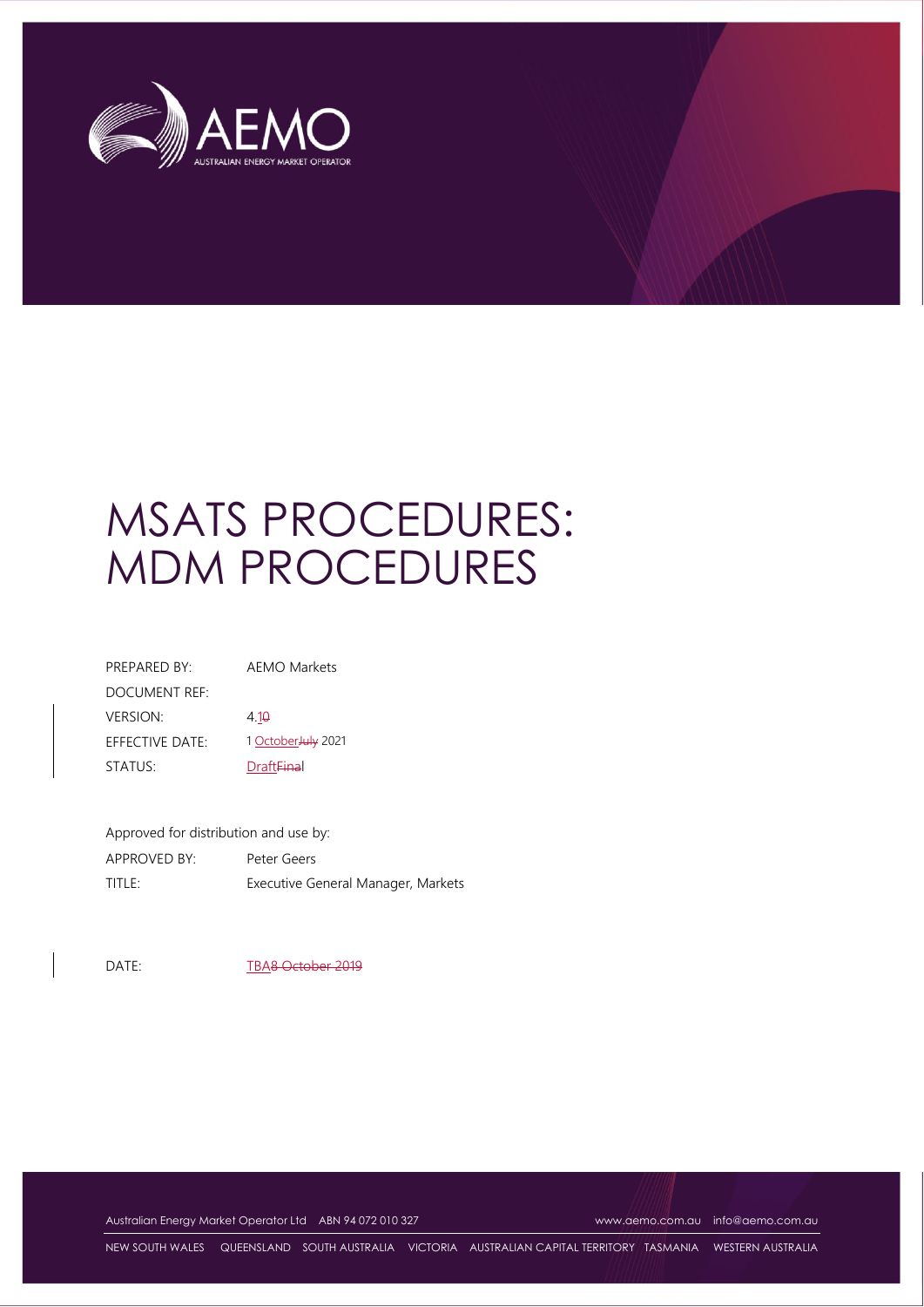

# **VERSION RELEASE HISTORY**

| Version | <b>Effective Date</b> | Summary of Changes                                                                                                                                                                                                                                                                                                |
|---------|-----------------------|-------------------------------------------------------------------------------------------------------------------------------------------------------------------------------------------------------------------------------------------------------------------------------------------------------------------|
| 1.0     | 29 July 2004          | <b>Final Determination</b>                                                                                                                                                                                                                                                                                        |
| 2.0     | 3rd Sept 2007         | Updated reference to Rules from Code and other minor changes and the<br>introduction of FRC in Queensland                                                                                                                                                                                                         |
| 3.0     | 13th May 2009         | Updated to include the NSP2 role for reports and the inclusion of the RM26<br>Substitution and Estimation Report                                                                                                                                                                                                  |
| 3.1     | 20th August<br>2009   | Minor updates to reflect the change in governance from NEMMCO to AEMO. No<br>content change                                                                                                                                                                                                                       |
| 3.2     | 6th December<br>2010  | Minor Changes to the "Processing Overview" section 3.3.4 to reflect the changes in<br>MDM process to store and use previous substituted calculated data.<br>Addition of the Data Collection Type Code to Section 6.                                                                                               |
| 3.3     | 1 December 2017       | Updated to incorporate:<br>National Electricity Amendment (Expanding competition in metering and related<br>services) Rule 2015. No.12;<br>National Electricity Amendment (Embedded Networks) Rule 2015 No. 15; and<br>$\bullet$<br>National Electricity Amendment (Meter Replacement Processes) Rule 2016 No. 2. |
| 4.0     | 1 July 2021           | Updated to incorporate:<br>National Electricity Amendment (Five Minute Settlement) Rule 2017 No.15 and<br>National Electricity Amendment (Global settlement and market reconciliation) Rule<br>2018 No. 14                                                                                                        |
| 4.1     | 1 October 2021        | Added description of 5-minute profile (5MLP) application to 15 and 30-<br>minute metering data<br>Added detail of RM25 and RM46 Reports<br>Identifies how parties can access RM Reports                                                                                                                           |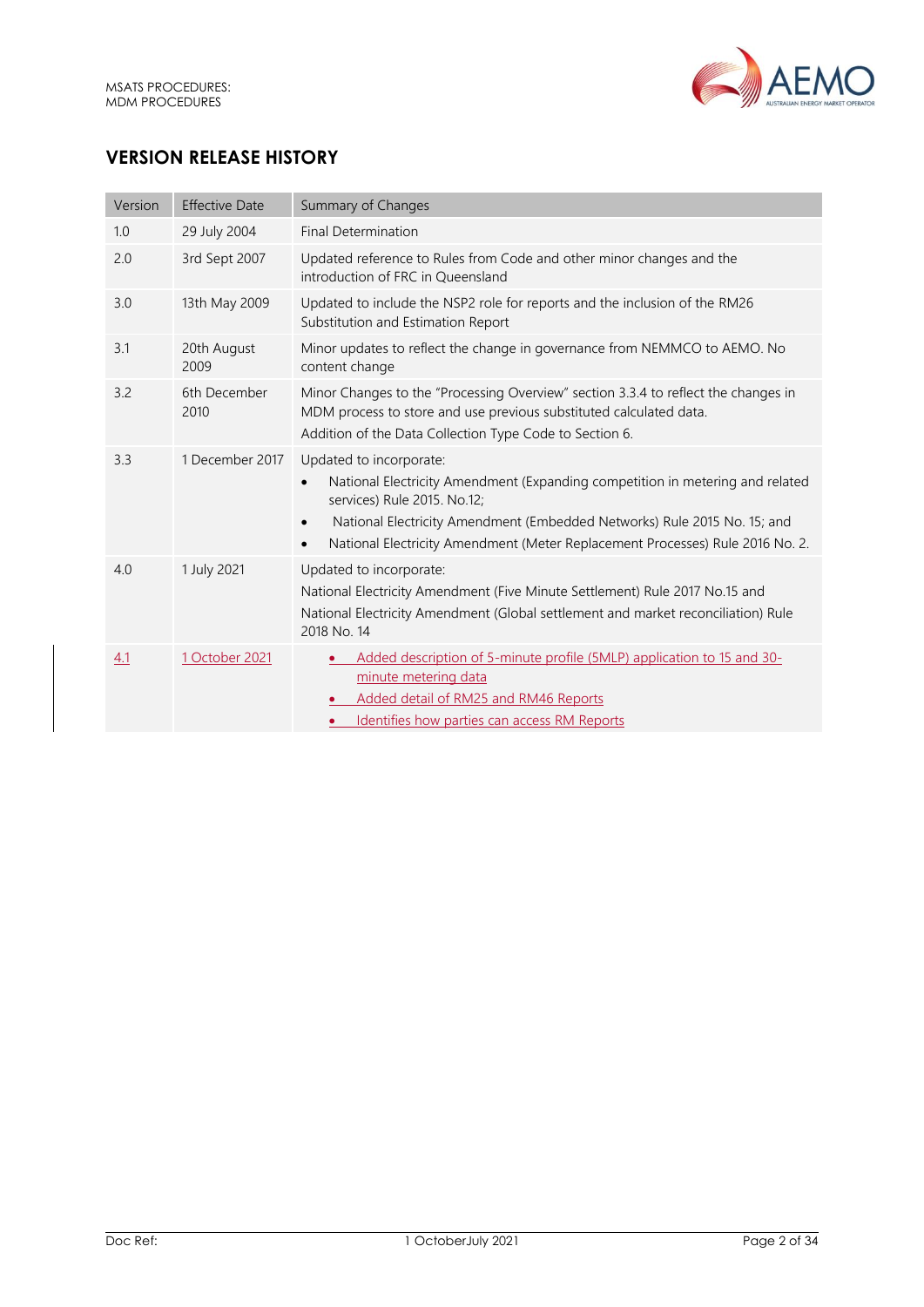

## **CONTENTS**

|           | <b>INTRODUCTION</b>                                                                                                                                                                                                                                            | $\overline{\mathbf{5}}$ |
|-----------|----------------------------------------------------------------------------------------------------------------------------------------------------------------------------------------------------------------------------------------------------------------|-------------------------|
| 1.1.      | Purpose and Scope                                                                                                                                                                                                                                              | $\overline{5}$          |
| 1.2.      | Definitions and Interpretation <b>Executive Contract Contract Contract Contract Contract Contract Contract Contract Contract Contract Contract Contract Contract Contract Contract Contract Contract Contract Contract Contract </b>                           | $\overline{5}$          |
| 1.3.      | <b>Related AEMO Documents</b><br><u> 1989 - Johann Stoff, deutscher Stoffen und der Stoffen und der Stoffen und der Stoffen und der Stoffen und de</u>                                                                                                         | 5                       |
| 2.        | <b>OBLIGATIONS</b>                                                                                                                                                                                                                                             | 7                       |
| 2.1.      | <b>General Obligations</b><br>and the control of the control of the control of the control of the control of the control of the control of the                                                                                                                 | $\overline{7}$          |
| 2.2.      | <b>AEMO</b><br><u> 1989 - Johann Stoff, amerikansk politiker (* 1908)</u>                                                                                                                                                                                      |                         |
|           |                                                                                                                                                                                                                                                                |                         |
| 3.        | <b>MDM FUNCTIONALITY</b><br><u> 1989 - Johann Stoff, Amerikaansk politiker († 1908)</u>                                                                                                                                                                        | $\overline{\mathbf{8}}$ |
| 3.1.      | Introduction<br><u> 1989 - Johann Stoff, amerikansk politiker (d. 1989)</u>                                                                                                                                                                                    | 8                       |
| 3.2       | <b>Setup Functionality Setup Setup Setup Setup Setup Setup Setup Setup Setup Setup Setup Setup Setup Setup Setup</b>                                                                                                                                           | 8                       |
| 4.        | MAINTENANCE OF TNI AND PROFILE AREA                                                                                                                                                                                                                            | 17                      |
| 4.1.      | Introduction                                                                                                                                                                                                                                                   | 17                      |
| 4.2.      | Create a Profile Area <b>Acceleration and Create and Create and Create a</b> Profile Area                                                                                                                                                                      | 17                      |
| 4.3.      | Maintain Profile Area Attributes                                                                                                                                                                                                                               | 17                      |
| 5.        | LOAD DATA - NON-INTERVAL NMI DATASTREAM<br><u> 1980 - Johann Barn, mars eta bainar eta bainar eta baina eta baina eta baina eta baina eta baina eta baina e</u>                                                                                                | <b>18</b>               |
| 5.1       | Conditions Precedent <b>Conditions</b> Precedent                                                                                                                                                                                                               | 18                      |
| 5.2.      | <b>MDP Obligations</b><br><u> 1980 - Johann Stoff, amerikansk politiker (d. 1980)</u>                                                                                                                                                                          | <u>18</u>               |
|           |                                                                                                                                                                                                                                                                |                         |
| 6.        | LOAD DATA - INTERVAL NMI DATASTREAM                                                                                                                                                                                                                            | <u>19</u>               |
| 6.1       | Conditions Precedent and the conditions of the conditions of the conditions of the conditions of the conditions of the conditions of the conditions of the conditions of the conditions of the conditions of the conditions of                                 | 19                      |
| 6.2       | <b>MDP Obligations</b><br><u> 1980 - Johann Stein, marwolaethau a bhann an t-Amhair an t-Amhair an t-Amhair an t-Amhair an t-Amhair an t-A</u>                                                                                                                 | <u>19</u>               |
| 6.3.      | Load Sample Meter Data for Defined NMI Datastreams and the control of the control of the control of the control of the control of the control of the control of the control of the control of the control of the control of th                                 | 19                      |
| 6.4.      | <b>Load Externally Calculated Profile Shape Contract Contract Contract Contract Contract Contract Contract Contract Contract Contract Contract Contract Contract Contract Contract Contract Contract Contract Contract Contract </b>                           | 19                      |
|           | <b>DEFINE PROFILE</b>                                                                                                                                                                                                                                          | 20                      |
| 7.1       | Define the Data Source<br><u>and the state of the state of the state of the state of the state of the state of the state of the state of the state of the state of the state of the state of the state of the state of the state of the state of the state</u> | 20                      |
| 7.2.      | Define the Profile Method                                                                                                                                                                                                                                      | 20                      |
| 7.3.      | Define the Profile Name                                                                                                                                                                                                                                        | 20                      |
| <u>8.</u> | PROFILE CALCULATION<br><u> 1989 - Johann Stoff, deutscher Stoff, der Stoff, der Stoff, der Stoff, der Stoff, der Stoff, der Stoff, der S</u>                                                                                                                   | 21                      |
| 8.1       | Settlement Data Scenario                                                                                                                                                                                                                                       | 21                      |
| 8.2.      | <b>Settlement Data Cases</b>                                                                                                                                                                                                                                   | 21                      |
| 9.        | <b>REPORTS</b><br><u> 1989 - Johann Stoff, amerikansk politiker (d. 1989)</u>                                                                                                                                                                                  | 23                      |
| 9.1.      | Introduction<br><u> 1989 - Johann Stoff, amerikansk politiker (d. 1989)</u>                                                                                                                                                                                    | 23                      |
| 9.2.      | MDM RM9 - Actual Versus Estimate Data Report and a second service of the service of the service of the service of the service of the service of the service of the service of the service of the service of the service of the                                 | 23                      |
| 9.3.      | <b>MDM RM11 - Missing Data Report</b><br><u> 1989 - Andrea Stadt, fransk politik (d. 1989)</u>                                                                                                                                                                 | 24                      |
| 9.4.      | MDM RM13 - NMI Datastreams History Report<br><u> 1980 - Johann Barn, mars ann an t-Amhain Aonaich an t-Aonaich an t-Aonaich ann an t-Aonaich ann an t-Aonaich</u>                                                                                              | 24                      |
| 9.5.      | MDM RM16 - Level 1 Settlement Reconciliation Report                                                                                                                                                                                                            | 25                      |
| 9.6.      | MDM RM17 - Level 3 Settlement Reconciliation for Non-Aggregated Data                                                                                                                                                                                           | 26                      |
|           |                                                                                                                                                                                                                                                                |                         |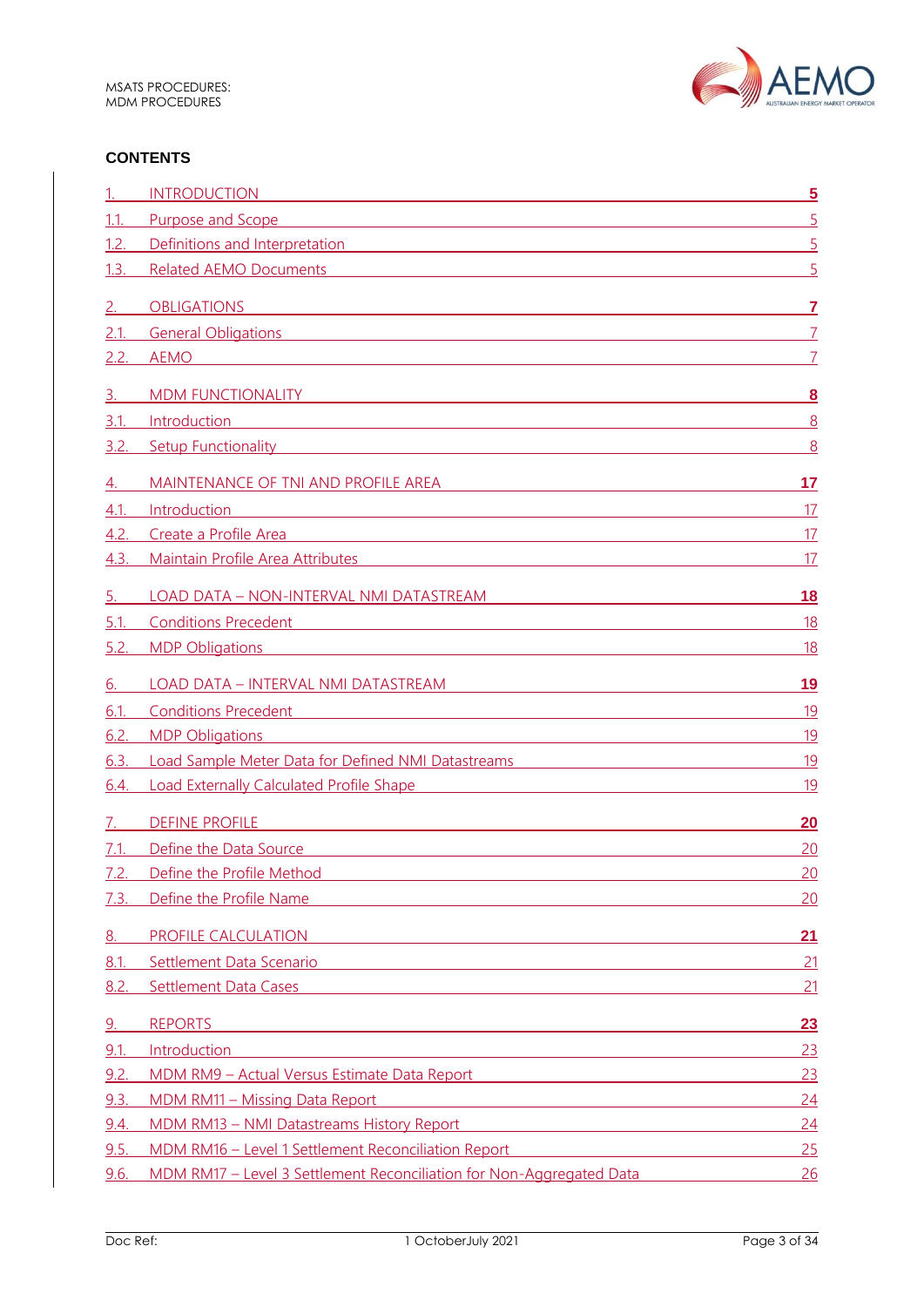

| 9.7.  | MDM RM20 - PPS Report                                   | 27        |
|-------|---------------------------------------------------------|-----------|
| 9.8.  | MDM RM21 - Level 2 Settlement Reconciliation Report     | 2827      |
| 9.9.  | MDM RM22 - Data Estimation Report                       | 2928      |
| 9.10. | <u> MDM RM25 - Settlement - Profile Shape Data</u>      | 29        |
| 9.11. | MDM RM26 - MDP Substitution and Estimation Report       | 3029      |
| 9.12. | <u> MDM RM37 – High Priority Missing Data Report</u>    | <u>30</u> |
| 9.13. | MDM RM38 - DataStream Missing Data Report               | 3130      |
| 9.14. | MDM RM39 - Mismatch Data Report                         | 31        |
| 9.15. | MDM RM43 - UFE Factor Values by Profile Area            | <u>32</u> |
|       | 9.16. MDM RM46 - UFE Factor Values by Profile Area      | <u>32</u> |
|       | <b>APPENDIX A.</b><br>MDM DATA LOAD TRANSACTION PROCESS | 34        |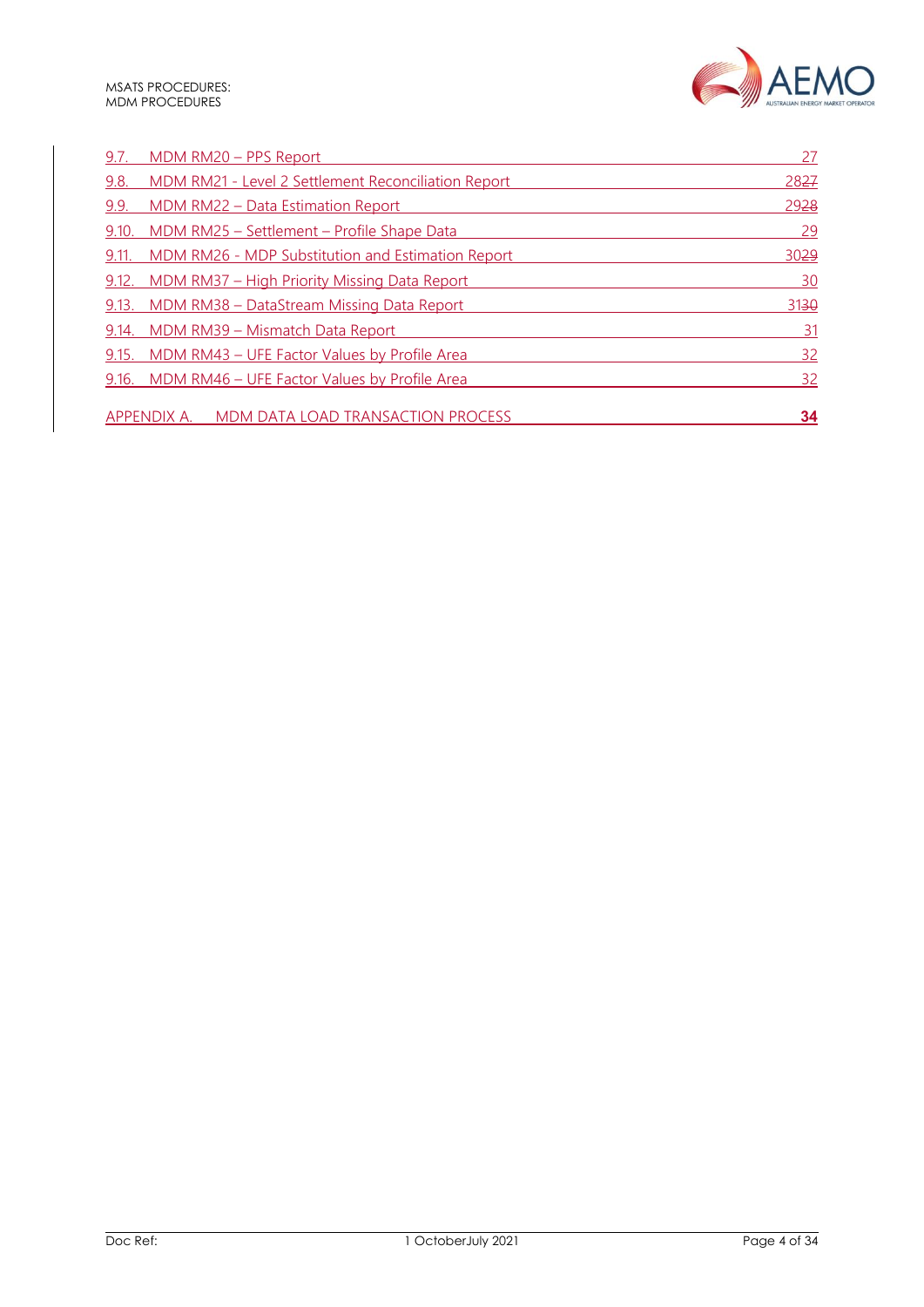

# <span id="page-4-0"></span>**1. INTRODUCTION**

## <span id="page-4-1"></span>**1.1. Purpose and Scope**

This is the MSATS Procedure – MDM Procedures made under clause 7.16.2 of the National Electricity Rules (NER) (Procedures).

These Procedures have effect only for the purposes set out in the NER. The NER and the National Electricity Law prevail over these Procedures to the extent of any inconsistency.

# <span id="page-4-2"></span>**1.2. Definitions and Interpretation**

The Retail Electricity Market Procedures – Glossary and Framework:

- (a) is incorporated into and forms part of these Procedures; and
- (b) should be read with these Procedures.

## <span id="page-4-3"></span>**1.3. Related AEMO Documents**

| Title                                                            | Location                                                                                                                                    |
|------------------------------------------------------------------|---------------------------------------------------------------------------------------------------------------------------------------------|
| Retail Electricity Market Procedures -<br>Glossary and Framework | http://www.aemo.com.au/Electricity/National-Electricity-Market-<br>NEM/Retail-and-metering                                                  |
| <b>CATS Procedures</b>                                           | http://www.aemo.com.au/Electricity/National-Electricity-Market-<br>NEM/Retail-and-metering/Market-Settlement-and-Transfer-Solutions         |
| <b>WIGS Procedures</b>                                           | http://www.aemo.com.au/Electricity/National-Electricity-Market-<br>NEM/Retail-and-metering/Market-Settlement-and-Transfer-Solutions         |
| Metrology Procedure: Part A                                      | http://www.aemo.com.au/Electricity/National-Electricity-Market-<br>NEM/Retail-and-metering/Metrology-Procedures-and-Unmetered-Loads         |
| Metrology Procedure: Part B                                      | http://www.aemo.com.au/Electricity/National-Electricity-Market-<br>NEM/Retail-and-metering/Metrology-Procedures-and-Unmetered-Loads         |
| MDM File Format and Load Process                                 | http://www.aemo.com.au/Electricity/National-Electricity-Market-<br>NEM/Retail-and-metering/Metering-procedures-guidelines-and-<br>processes |
| CATS Hints and Tips                                              | http://www.aemo.com.au/Electricity/National-Electricity-Market-<br>NEM/Retail-and-metering/Market-Settlement-and-Transfer-Solutions         |
| <b>NMI Procedures</b>                                            | http://www.aemo.com.au/Electricity/National-Electricity-Market-<br>NEM/Retail-and-metering/Metering-procedures-quidelines-and-<br>processes |
| Service Level Procedure (MDP)                                    | http://www.aemo.com.au/Electricity/National-Electricity-Market-<br>NEM/Retail-and-metering/Metering-procedures-quidelines-and-<br>processes |
| Service Level Procedure (MP)                                     | http://www.aemo.com.au/Electricity/National-Electricity-Market-<br>NEM/Retail-and-metering/Metering-procedures-guidelines-and-<br>processes |
| aseXML Guidelines                                                | http://www.aemo.com.au/Electricity/IT-Systems/aseXML standards                                                                              |
| Introduction to MSATS                                            | http://www.aemo.com.au/Electricity/National-Electricity-Market-<br>NEM/Retail-and-metering/Market-Settlement-and-Transfer-Solutions         |
| Guide to MSATS Web Portal                                        | http://www.aemo.com.au/Electricity/National-Electricity-Market-<br>NEM/Retail-and-metering/Market-Settlement-and-Transfer-Solutions         |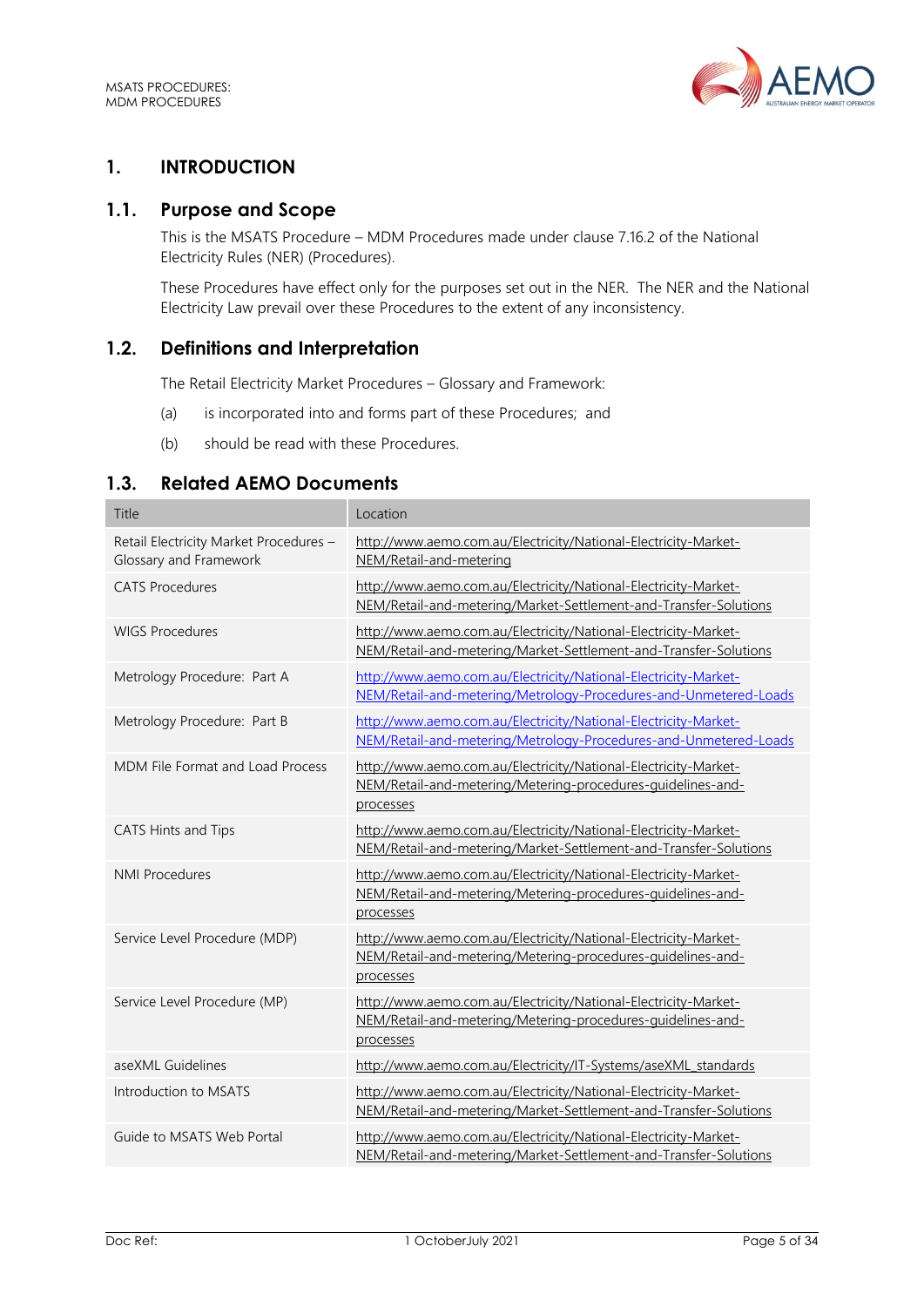

| MDM PROCEDURES.    | AUSTRALIAN ENERGY MARKET OF                                                                                                         |  |
|--------------------|-------------------------------------------------------------------------------------------------------------------------------------|--|
| Title              | Location                                                                                                                            |  |
| Guide to MSATS B2B | http://www.aemo.com.au/Electricity/National-Electricity-Market-<br>NEM/Retail-and-metering/Market-Settlement-and-Transfer-Solutions |  |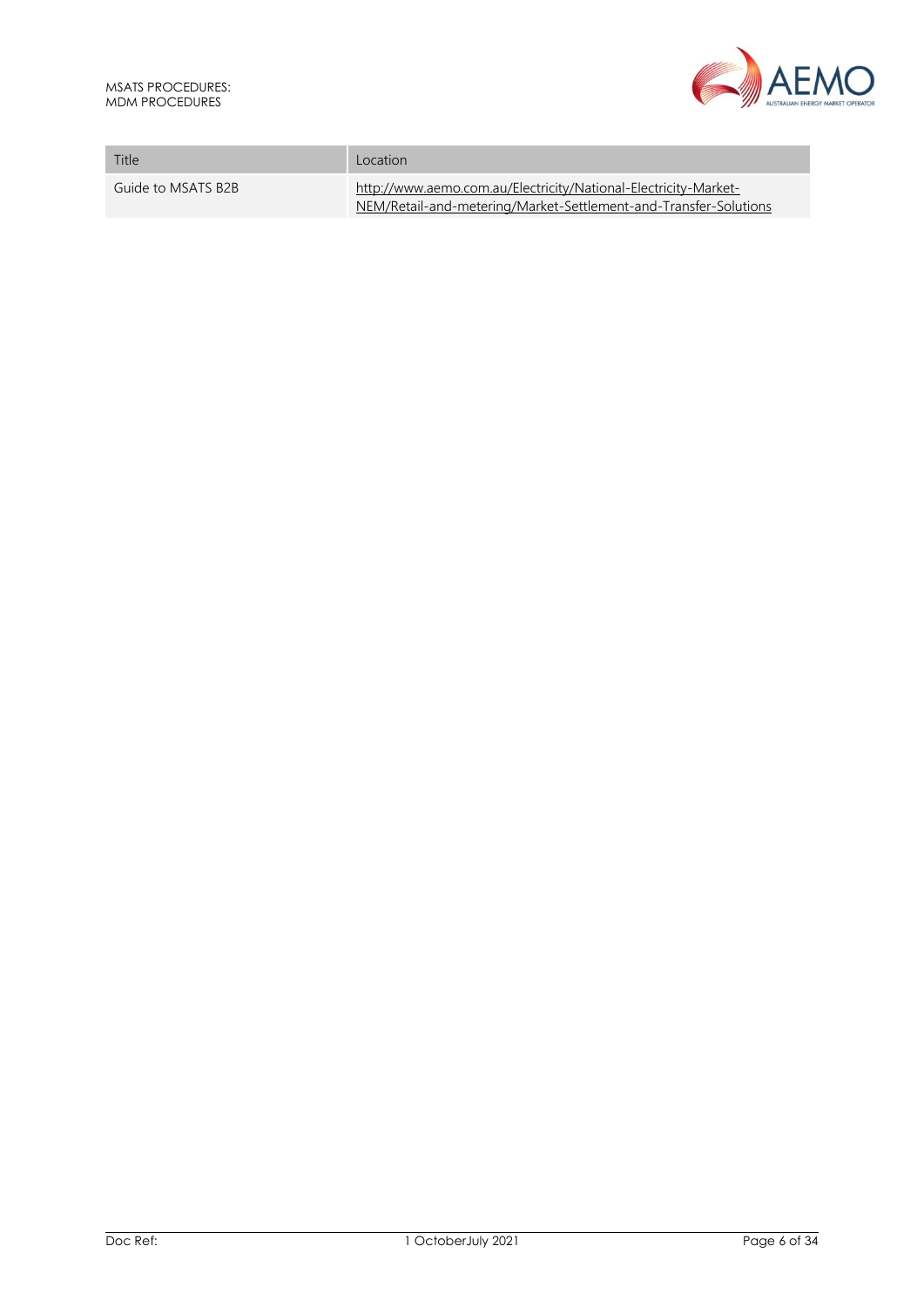

# <span id="page-6-0"></span>**2. OBLIGATIONS**

## <span id="page-6-1"></span>**2.1. General Obligations**

- (a) Data access A Participant (other than AEMO) must not seek access through MSATS to the data pertaining to a *NMI* unless that person has, or had, a known and commercial relationship with the *NMI*.
- (b) Use of facility A Participant (other than AEMO) must not use a facility provided in MSATS for a purpose other than allowed by these Procedures.
- (c) Timeliness Participants must ensure that the transfer of data for *settlements* purposes is achieved in accordance with the Data Delivery Calendar.

## <span id="page-6-2"></span>**2.2. AEMO**

#### AEMO must:

- (a) Maintain the TNI records in MSATS including the assignment of each TNI to a Profile Area in MDM;
- (b) Input and update in MDM as appropriate, the *marginal loss factors* (MLFs) associated with the TNI Codes;
- (c) Register new *profiles* as defined by the *metrology procedure* and their sample *meters* if applicable;
- (d) Perform the *profile* calculation, *profile* application, and *settlements* aggregation process within MDM to provide *settlements ready data* to facilitate the issue of *settlement statements* in accordance with the Data Delivery Calendar*.*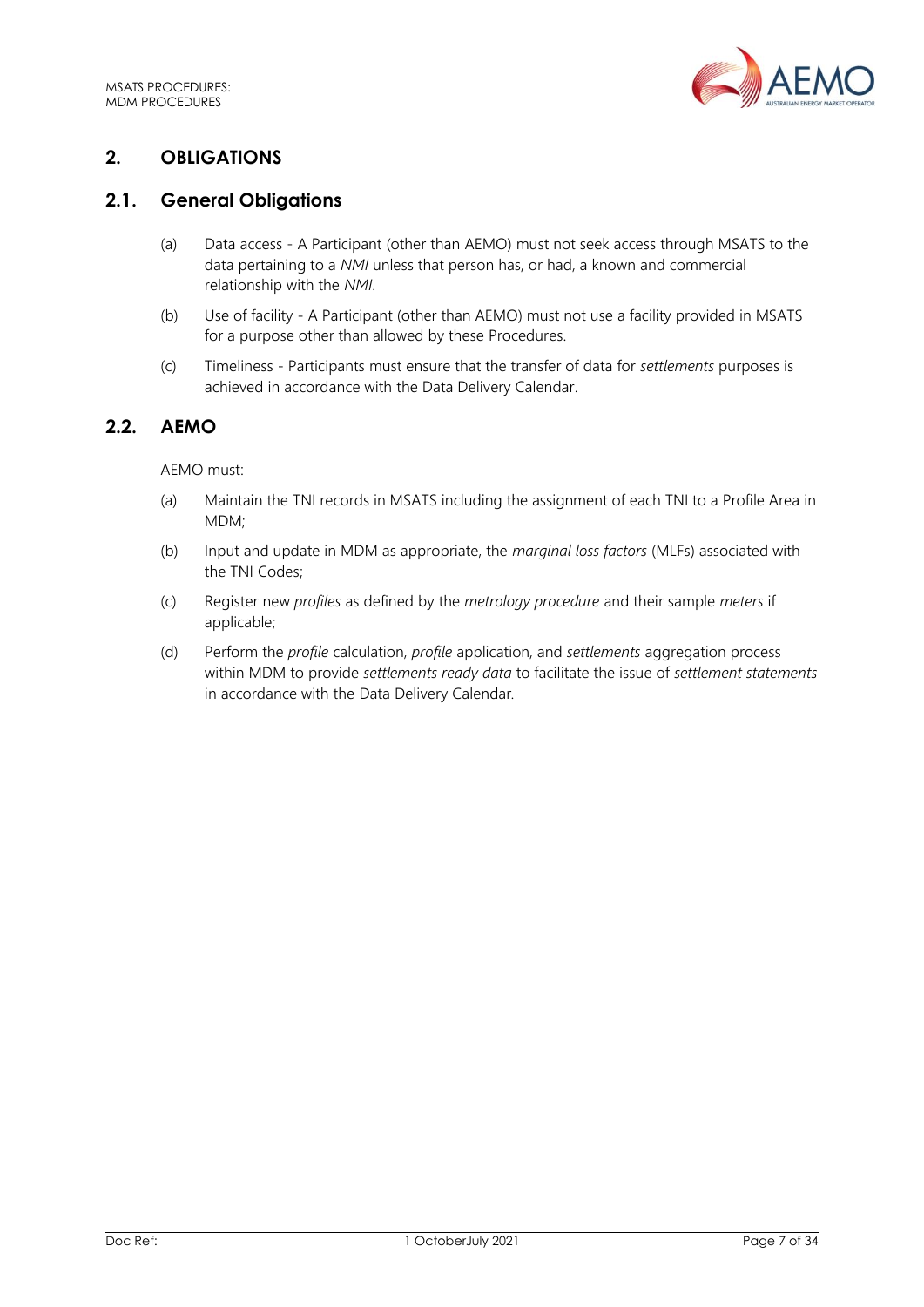

# <span id="page-7-0"></span>**3. MDM FUNCTIONALITY**

## <span id="page-7-1"></span>**3.1. Introduction**

- (a) MDM comprises two broad areas of functionality setup functionality and processing functionality. This section outlines the basic features of this functionality.
- (b) The setup functions are performed initially, whilst commissioning MDM, or as required.
- (c) The processing functionality is performed regularly as preliminary work to each *settlements* run.

## <span id="page-7-2"></span>**3.2. Setup Functionality**

#### **3.2.1. Profile Areas**

- (a) A Profile Area in MDM is defined by a list of TNIs that AEMO assigns to that Profile Area and is given a Profile Name.
- (b) Every TNI must be assigned to a Profile Area. The TNIs must be assigned to Profile Areas in accordance with the *metrology procedure*.
- (c) Initially, Profile Areas are based loosely on *distribution network* boundaries.

#### **3.2.2. Types of Profiles**

- (a) A *profile* can be broadly classified into two different types: NSLP and non-NSLP.
- (b) The only type of *profiles* that are currently used in MSATS areis the 5MLP, NSLP, and the CLPs in NSW, QLD and SA. Each CLP is assigned a unique Profile Name.
- (c) Note that a dummy Profile Name of NOPROF (for no *profile*) has been created for interval Datastreams so that MSATS can enforce a requirement that all Datastreams have a Profile Name assigned to them.

## **3.2.3. Characteristics of the 5MLP**

The 5MLP calculation process for each Profile Area can be summarised as follows:

- (a) Summate all of the *energy* of the defined system load datastreams for that Profile Area after adjusting the *energy* by the *marginal loss factor* (MLF) and all *Embedded Generator* interval Datastreams after adjusting for MLF and DLF.
- (b) Subtract the *energy* of all of the non-system load interval Datastreams where the electrical *energy* is measured or calculated in TIs for that Profile Area after adjusting the *energy* by the MLF and the DLF. These *metering installations* will have active interval Datastreams assigned to them in MSATS.
- (c) Subtract any non-interval (Accumulation Meter) Datastreams for that Profile Area that have non NSLP Profile Names tagged to be "peeled-off". This requires the Accumulation Meter Datastreams' *accumulated energy* to be converted to interval Datastreams by applying the non NSLP profile to the *energy* readings after adjusting the *accumulated energy* by the MLF and the DLF. This tagging is made when the CLP Profile Name is assigned to that Profile Area.
- (d) The 5MLP profile is applied to 15 and 30-minute interval Datastreams in accordance with Metrology Procedure: Part B Section 12.4.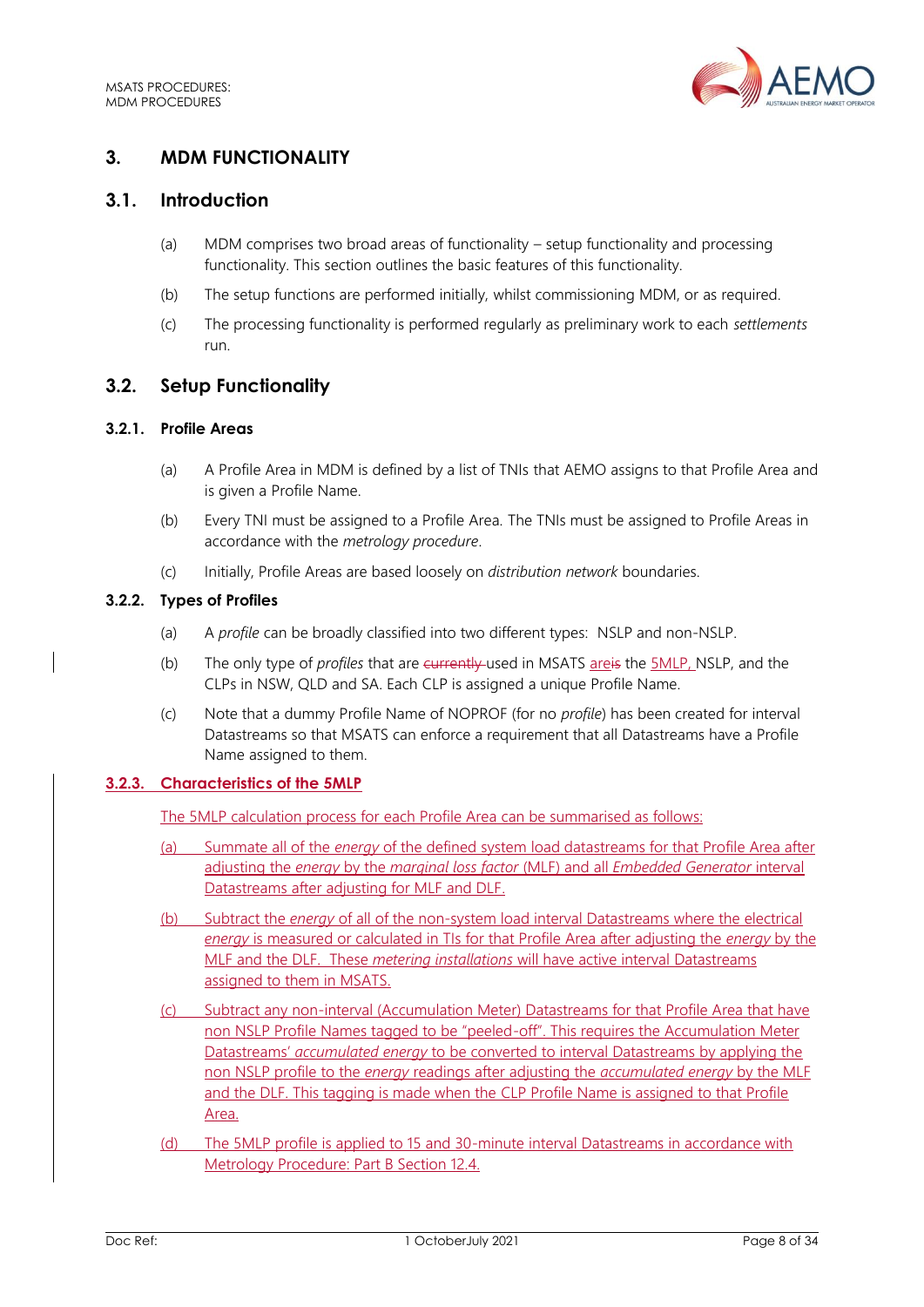

#### **3.2.3.3.2.4. Characteristics of the NSLP**

The NSLP calculation process for each Profile Area can be summarised as follows:

- (a) Summate all of the *energy* of the defined system load datastreams for that Profile Area after adjusting the *energy* by the *marginal loss factor* (MLF). Note this will include *Embedded Generator* interval Datastreams after adjusting *energy* by the MLF and DLF.
- (b) Subtract the *energy* of all of the non-system load interval Datastreams for that Profile Area after adjusting the *energy* by the MLF and the DLF. Note this will include any *Embedded*  Generator-interval Datastreams profiled using 5MLP and any Accumulation Meters or unmetered *connection points* that have been profiled externally to MSATS (these *meters* will have active interval Datastreams assigned to them in MSATS).
- (c) Subtract any non-interval (Accumulation Meter) Datastreams for that Profile Area that have non NSLP Profile Names tagged to be "peeled-off". This requires the Accumulation Meter Datastreams' *accumulated energy* to be converted to interval Datastreams by applying the non NSLP profile to the *energy* readings after adjusting the *accumulated energy* by the MLF and the DLF. This tagging is made when the CLP Profile Name is assigned to that Profile Area.

#### **3.2.4.3.2.5. NSLP Parameters**

The NSLP uses a number of parameters to define how missing *metering data* is Substituted by MDM. The following table provides a description of the various parameters that can be defined when the NSLP is being set up.

| <b>PARAMETER</b>   | <b>DESCRIPTION</b>                                                                                                                                                                                                                                                                                                                                                       |
|--------------------|--------------------------------------------------------------------------------------------------------------------------------------------------------------------------------------------------------------------------------------------------------------------------------------------------------------------------------------------------------------------------|
| Season Type        | Each profile is assigned a Season Type model that divides the year into groups of time. In<br>MDM a single season is used.                                                                                                                                                                                                                                               |
| Day Type           | Each profile is assigned a Day type model that divides a week into groups of time. In MDM a<br>seven day type is used.                                                                                                                                                                                                                                                   |
| Date<br>Exceptions | Date Exceptions are a set of days when the normal day types will not apply i.e. list of national<br>public holidays. For example, for a holiday that falls on a weekday MDM can be configured to<br>use the value from a weekend instead of the normal weekday profile. The exceptions and the<br>day type to be applied on respective exceptions are configured in MDM. |

#### <span id="page-8-0"></span>**3.2.5.3.2.6. Characteristics of CLPs**

A CLP is defined by the relationship between a number of attributes. These attributes are:

- (a) A data source that defines the interval Datastreams to be used for calculation of the profile shape. This includes the period during which the *profile* is valid.
- (b) A method that defines how a data source is Substituted where no *interval metering data* exists.
- (c) A name that identifies the *profile* by linking the above attributes.

#### **3.2.6.3.2.7. Non-NSLP Parameters**

The following table provides a description of the various parameters that are defined when a *profile* method is being set up.

| PARAMETER   | <b>DESCRIPTION</b>                                                                                                                |
|-------------|-----------------------------------------------------------------------------------------------------------------------------------|
| Season Type | Each <i>profile</i> is assigned a season type model that divides the year into groups of time. In<br>MDM a single season is used. |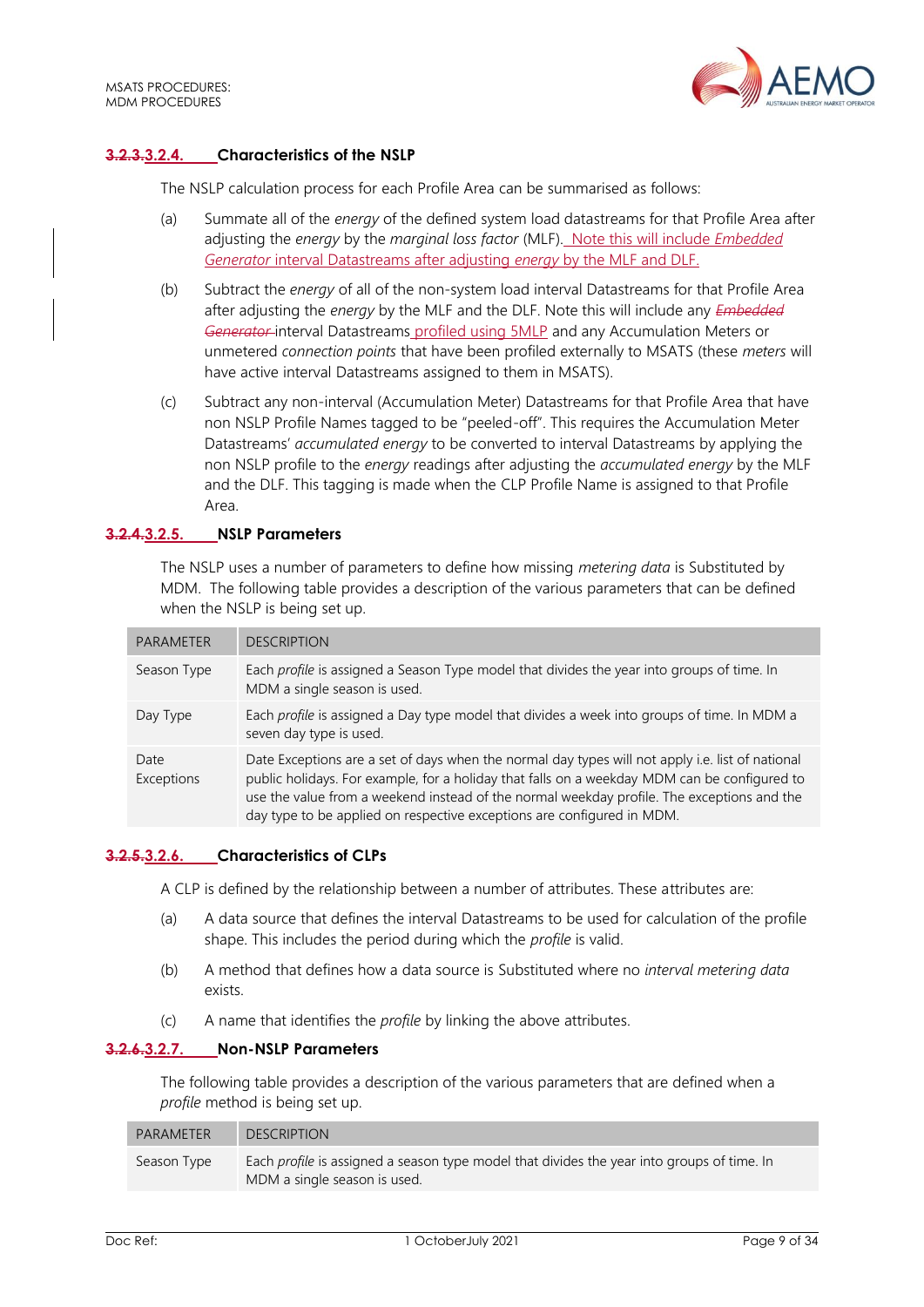

| <b>PARAMETER</b>   | <b>DESCRIPTION</b>                                                                                                                                                                                                                                                                                                                                                       |
|--------------------|--------------------------------------------------------------------------------------------------------------------------------------------------------------------------------------------------------------------------------------------------------------------------------------------------------------------------------------------------------------------------|
| Day Type           | Each profile is assigned a day type model that divides a week into groups of time. In MDM a<br>seven day type is used.                                                                                                                                                                                                                                                   |
| Date<br>Exceptions | Date exceptions are a set of days when the normal day types will not apply i.e. list of national<br>public holidays. For example, for a holiday that falls on a weekday MDM can be configured to<br>use the value from a weekend instead of the normal weekday profile. The exceptions and the<br>day type to be applied on respective exceptions are configured in MDM. |

#### **3.2.7.3.2.8. Settlement Data Scenarios**

There are 4 basic types of Settlement Data Scenarios that are processed in MDM and the results are provided to MMS from which the *settlement statements* are calculated and posted. These are:

- (a) Preliminary (Posted from MMS in trading week + 5 *business days*)
- (b) Final (Posted from MMS in trading week plus 18 *business days*)
- (c) Routine Revision 1 (Posted from MMS in trading week + approximately 20 weeks) denoted R20
- (d) Routine Revision 2 (Posted from MMS in trading week + approximately 30 weeks) denoted R30.

#### **3.2.8.3.2.9. Special Settlement Scenarios**

In addition, Special Settlement Scenarios can be run when AEMO determines that a *special revised statement* is required to be calculated (e.g. as per clause 3.15.19 of the NER). These special runs will have parameters set for the objective of the run. For example, if at 24 weeks after the settlement week, it was determined that data used in the R20 run was incorrect a new scenario for that trading week could be run with data available at week 24.

#### **3.2.9.3.2.10. Parameters for Settlement Types**

- (a) A scenario defines the basic parameters for that *settlements* type such as the length of time either side of the *settlements* period to freeze the *profile*.
- (b) The input parameters of a scenario include:
	- (i) Scenario Name
	- (ii) Scenario Type (as above)
	- (iii) *Profile* freeze cut-off period. This defines the period for which the system will freeze the 5MLP, NSLP and CLP profiles (currently set to 15 weeks).

#### **3.2.10.3.2.11. Settlement Data Scenarios**

(a) The relationship between the date ranges used in creating the Settlement Data Scenario can be seen in the following diagram.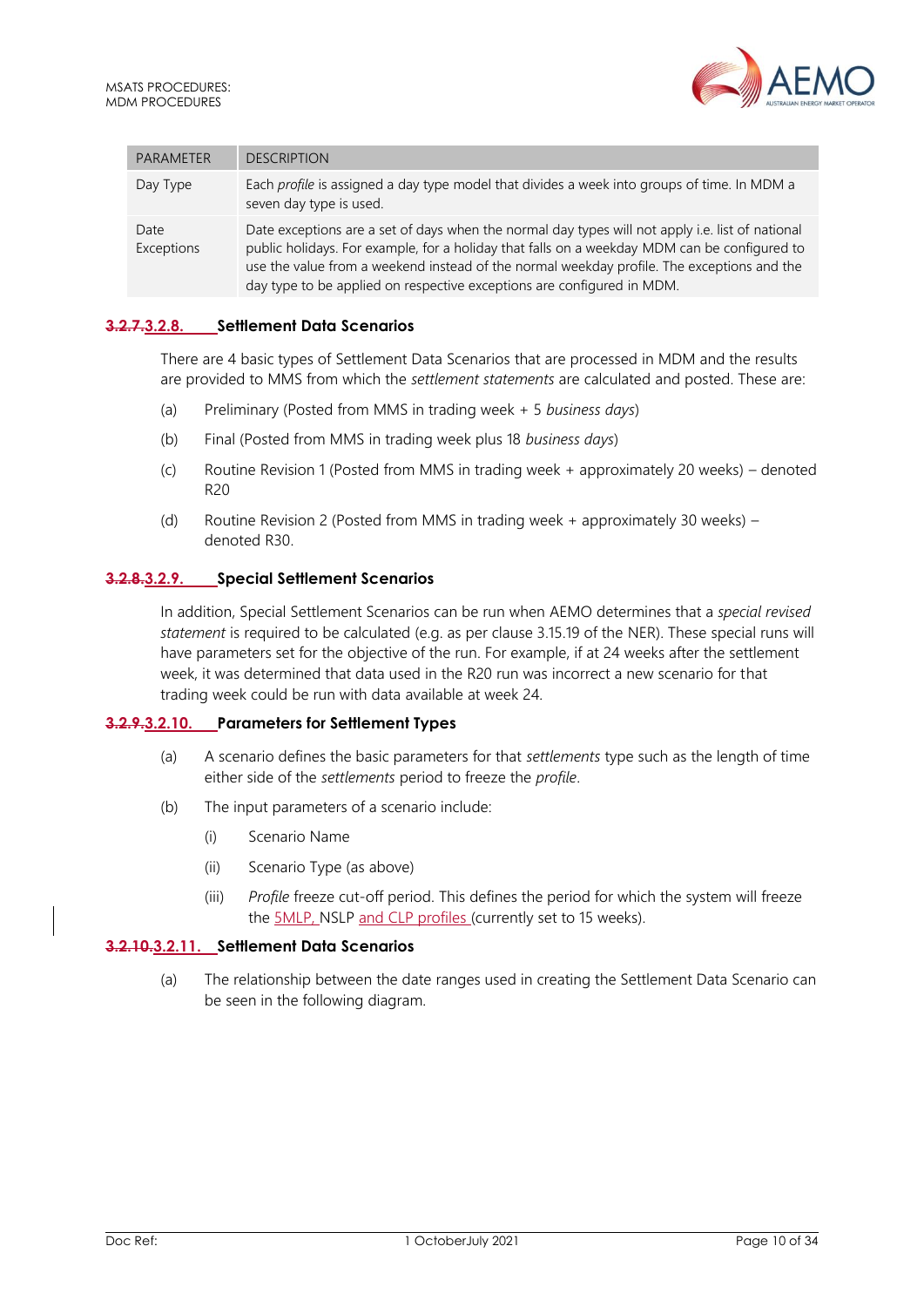



| SCENARIO/PARAMETER                                                                 | PRELIMINARY | <b>FINAL</b>     | R <sub>20</sub>           | <b>R30</b>         |
|------------------------------------------------------------------------------------|-------------|------------------|---------------------------|--------------------|
| <b>SCENARIO TYPE</b>                                                               | PRELIM. RUN | <b>FINAL RUN</b> | <b>ROUTINE REVISION 1</b> | ROUTINE REVISION 2 |
| Number of days before the<br>Case End date to start freezing<br><b>NSLP</b>        | 393         | 379              | 267                       | 197                |
| Number of days before the<br>Case End date to stop freezing<br><b>NSLP</b>         | 112         | 91               | $-21$                     | $-84$              |
| <b>NSLP Calculation</b>                                                            | Y           | Y                | Y                         | Y                  |
| Use Frozen NSLP Profile                                                            | Y           | Y                | Y                         | Y                  |
| Cut Off Start (number of days<br>prior to Case Start Date to get<br>metering data) | 386         | 372              | 260                       | 197                |
| Cut Off End (number of days<br>after Case End Date to get<br>metering data)        | $\mathbf 0$ | 14               | 126                       | 189                |

- (b) A Settlement Data Scenario is like a folder that contains different Settlement Cases for a particular Settlement Type.
- (c) The input parameters of each Settlement Case include:
	- (i) 'Data As of Now'.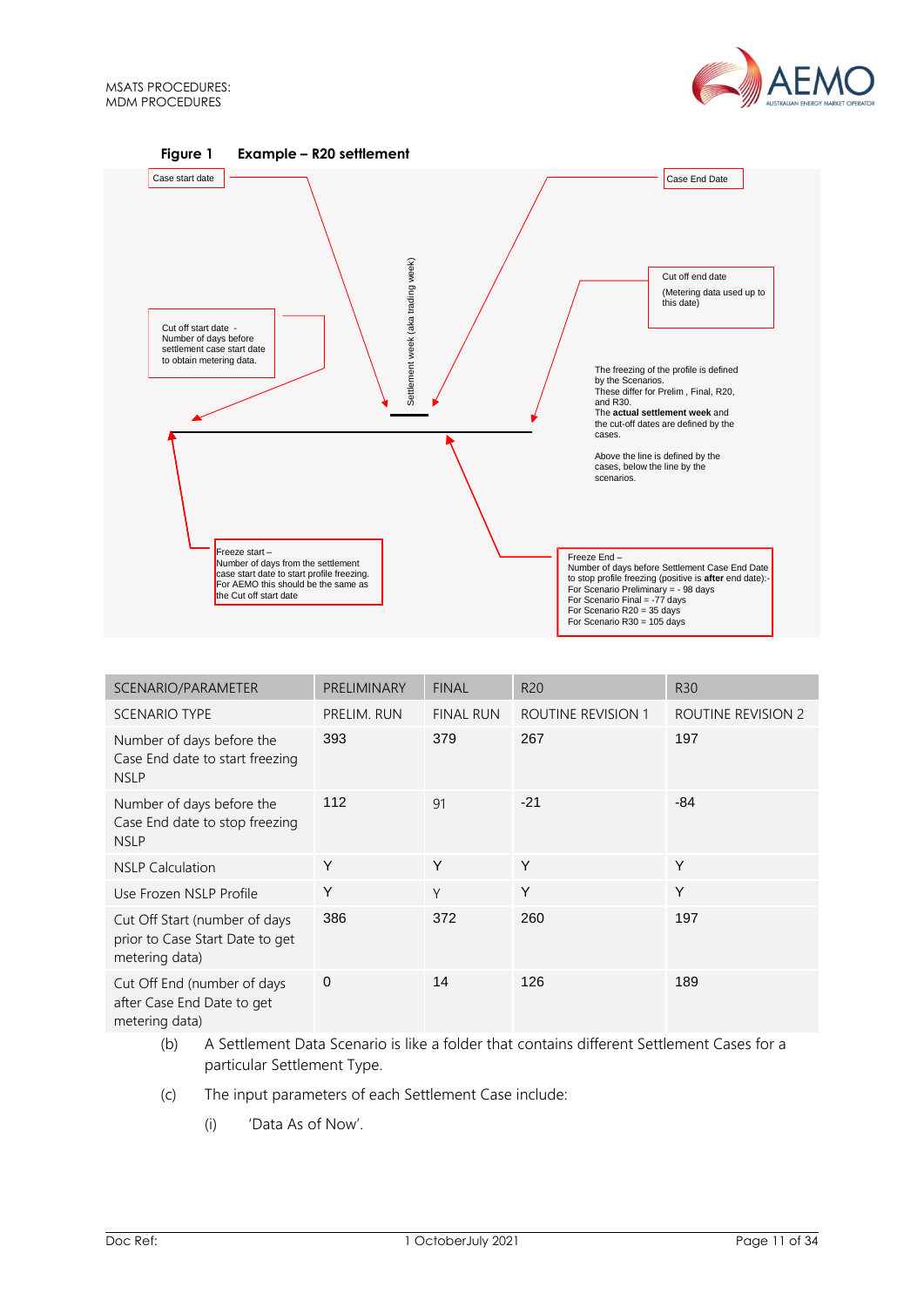

- (ii) 'Data As Of Date/time' (data run based on data that existed at a defined point in time). This is not normally defined as generally the *settlements* case run will use the latest data available at the time that the case starts processing.
- (iii) Process cut off start/end date periods. This defines the boundaries of the oldest data date and the latest cut-off date for *metering data* used in the processing.
- (iv) Case start/end date (this is the *settlements* date range normally one week).
- (v) Scheduled (whether run is to be run now or if it is to be scheduled). The Settlement Case begins to run automatically when the scheduled time is reached.

#### **3.2.11.3.2.12. MDM Settlement Data Processing**

- (a) Settlement Data Processing consists of profile calculation (called 'Profile Preparation Service' for CLP and NSLP), profile application (called 'Basic Meter Profiling' for non NSLP and NSLP) and *settlements* energy (load) aggregation.
- (b) For the purposes of *settlements ready data* processing, Datastreams can be categorised into four types. Different processes are applied to the respective types at different times during *settlements* data processing. These are:
	- (i) Interval Datastreams. These are all used in the NSLP calculation (i.e. all consumer data interval streams).
	- (ii) Non-Interval Datastreams that have a CLP Profile Name assigned and are peeled off during the NSLP calculations. These are used in the NSLP calculation.
	- (iii) Non-Interval Datastreams that have a NSLP profile type. These are only used in the *settlements* load aggregation process.
	- (iv) Non-Interval Datastreams that have a CLP Profile Name assigned and are not peeled off during NSLP calculations. These are only used in the *settlements* load aggregation process.

#### **3.2.12.3.2.13. Processing Functionality**

The purpose of this section is to provide an overview of the functionality and operation of the MDM Settlement Data Processing. This consists of a number of basic functional blocks that can broadly be described as a Profile Preparation Service, Basic Meter Profiling, and Load Aggregation.

## **3.2.13.3.2.14. Profile Preparation Service (PPS)**

A profile shape is used to derive TI level consumption of energy from an Accumulation Meter reading. The purpose of PPS is to prepare NSLPs with or without peel-off and to prepare non NSLPs. Create Profile Shape

The preparation of a profile shape is triggered when a settlement case begins to run. The process accepts a list of profiles and profile periods as inputs. For all input profiles, Profile Names are retrieved from MDM. For each Profile Name, profile data sources are identified and are validated against the CATS database (*NMI standing data*). After successful validation of the input data, PPS will invoke an appropriate algorithm (method) to calculate the profile shape data and store it in MDM. These generated profile shapes will be used to profile Accumulation Meter readings.

Profiles may also be generated externally and provided to MDM, for example, by an MDP.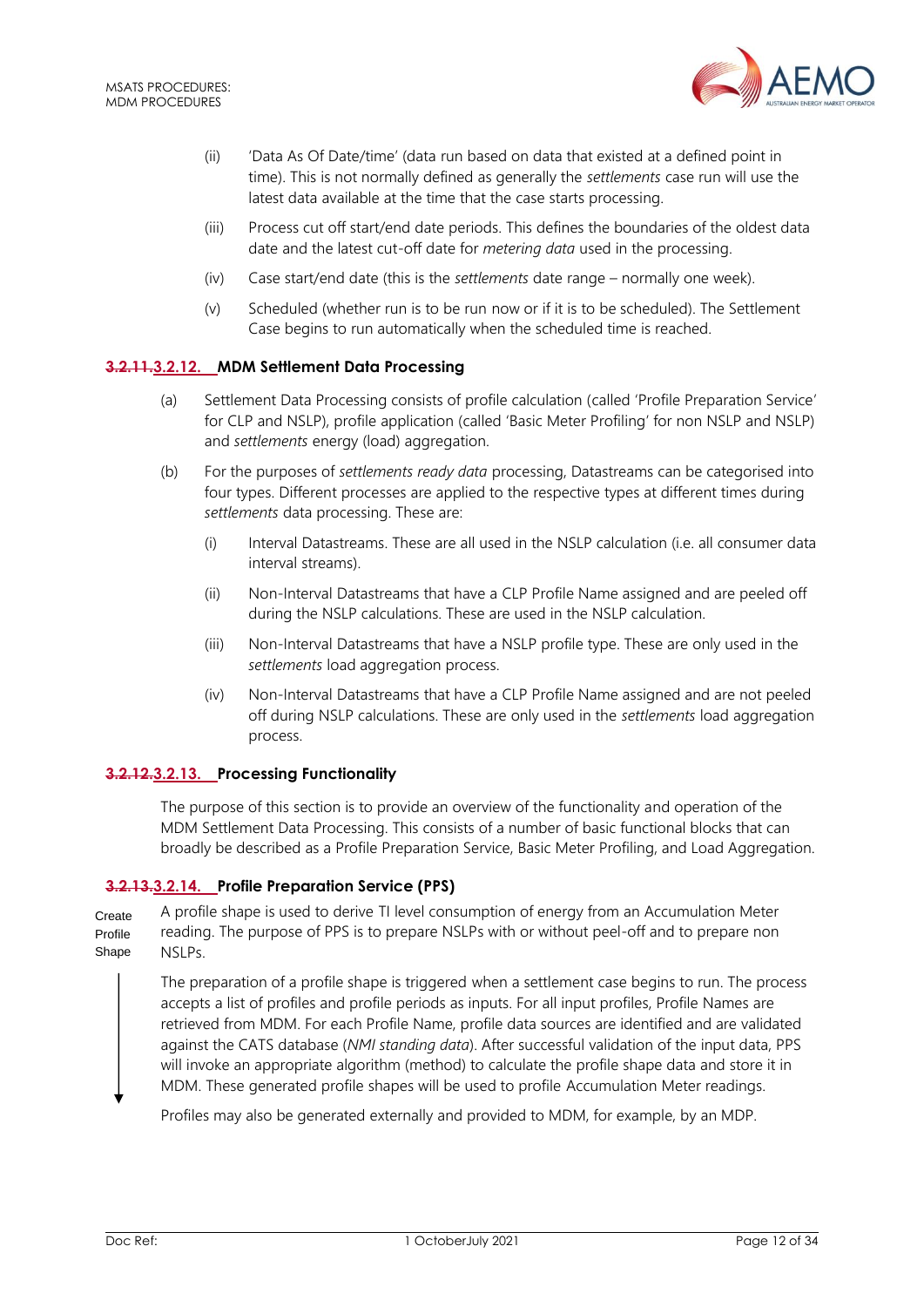

#### **3.2.14.3.2.15. Basic Meter Profiling (BMP)**

- (a) The purpose of BMP is to apply profile shape data to non-interval Datastream (Accumulation Meter) *metering data* to create five-minute profiled *interval metering data*. This is required for all Datastreams needed for NSLP Peel-off. The profile shape data may have been calculated by MDM or externally generated and delivered to MDM.
- (b) This process validates the existence of profile shape data for each Profile Name for the *settlements* period. If any data is missing, substituted values are calculated for the missing periods.
- (c) After the successful validation of profile shape data, all non interval Datastreams associated with the profile name are selected and validated for the existence of cumulative *metering data* for the *settlements* period. Any periods that are missing cumulative *metering* data are substituted by MDM. The cumulative *metering data* and the relevant Profile Shape data is used to generate *interval metering data* for *settlements* purposes.

#### **3.2.15.3.2.16. Unaccounted for energy (UFE)**

UFE for a *local area* is calculated by summing the *energy* flowing at all *transmission network connection points* into a *local area* then subtracting cross-boundary *energy* flows into an adjacent *local area,* adding cross-boundary *energy* flows from an adjacent *local area,* adding all *Market Generation energy* flows within the *local area* and subtracting all known *load energy* flows within the *local area*.

Note that for the purpose of UFE calculation, the *local area* is the Profile Area.

#### **3.2.16.3.2.17. Settlement Load Aggregation**

- (a) The purpose of the *settlements* load aggregation process is to take *metering data* from bulk supply and customer interval Datastreams, and customer *interval metering data* produced from the BMP process and to aggregate them by the FRMP, ENLR (where applicable), MDP, TNI, and Datastream type. Note that DLFs are applied in this process.
- (b) This aggregated data is then further aggregated by the FRMP, ENLR (where applicable), and TNI and then loaded into AEMO's *settlements* system. Non-aggregated *generation* data is also loaded into AEMO's *settlements* system.

#### **3.2.17.3.2.18. Processing Overview**

- (a) The normal weekly process will consist of 4 *settlements* runs. Additional runs may be performed on an ad-hoc basis.
- (b) The *settlements ready data* processing task is initiated by establishing and scheduling a 'Settlement Data Case'. An outline of the process is as follows:

Step 1: When the scheduled start time of the 'Settlement Data Case' is reached the process commences by initialising all tables it requires.

Step 2: The system initialises the NSLP process to determine the NSLP shape for the Profile Areas.

Steps 3 to 8 outline how the NSLP calculation is performed.

Step 3: Create the profile shapes for the CLPs that are to be peeled off during the NSLP calculation and the 5MLPs. This process works out what profiles need to be created and for what period they are needed. The system uses data sources to create the profile shape (these are defined as part of the setup of the profile as detailed in section 3.2.4 and

Aggregate Metering Data Aggregate Metering Data for Settlement Purposes for Settlement Purposes

Apply Profile Shape to Accumulation Meters

Apply Profile Shape **Accumulation Meters** 

 $\overline{5}$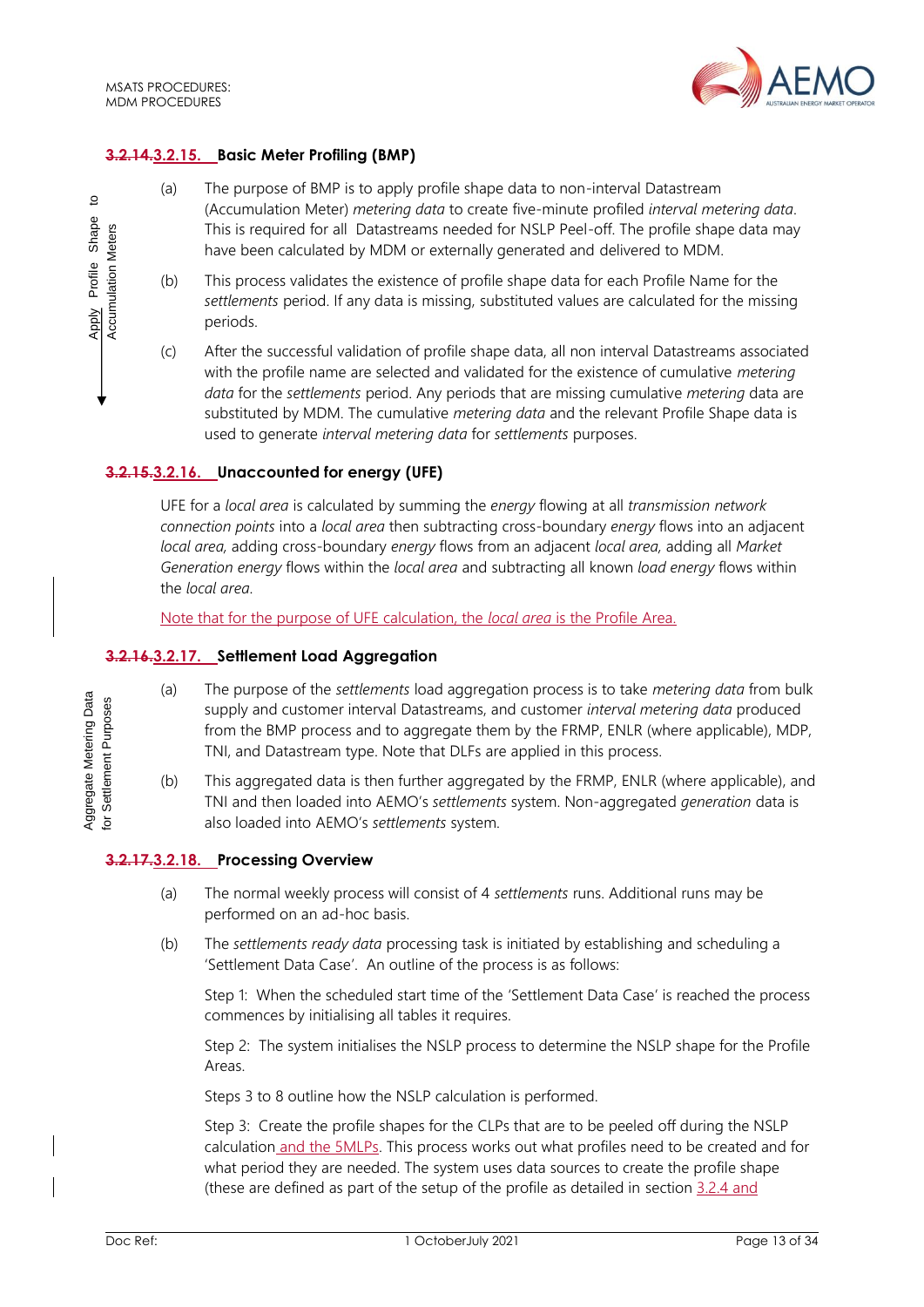

3.2.[63.2.63.2.5\)](#page-8-0). For each TI it looks to see if a corresponding value exists within the data source. If any *metering data* does not exist in the system, MDM will calculate a substitute for the data source.

Step 4: The next step is to calculate the Usage Factors for the non-interval Datastreams that are to be included in the NSLP peel off calculation (i.e. with a Profile Name that is not NSLP). Usage Factors are calculated by dividing the Datastream's cumulative *energy* by the sum of the interval values for the profile shape over that cumulative *energy's* start and end date range. If cumulative *energy* is not available for the calculation period, MDM will calculate a Substitute. The cumulative *energy* value could be supplied by the MDP as either an Actual Meter Reading or Substitute or Estimate. It is at this point that the DLF is applied.

Step 5: The system will then check active interval Datastreams for missing data from MDPs. Where a previous MDM-stored Substitute exists, this will be used. Where no previous MDM-stored Substitute exists and the interval datastreams' *metering data* is not available or profile shape interval data is not supplied, the system will use a proxy day profiling methodology to substitute the *energy* for profiling and *settlements* purposes. The proxy day will select values from the most recent day of the same day type and season type as the day being modelled. If no Historical Data is available, the system will use ADL divided by 288 for each TI. The system will then store the *substituted metering data* in the table as an MDM Substitute for use in future *settlements* runs (Case ID).

Step 6: After missing *metering data* has been Substituted by MDM, the system will work out the interval consumption load for each non-interval Datastream. This is done by applying the Usage Factor created in step 4 for each Datastream to the profile shape data value for the same period created in step 3.

Step 7: The system will then aggregate the data to derive the NSLP shape for each Profile Area. The NSLP shape will be calculated from the earliest non locked down profile period to the cut-off end date as defined in the Case ID. Once derived, the NSLP shape is stored in the MDM.

Step 8: After the NSLP shape has been calculated the *settlements* load aggregation process will be undertaken. This follows a similar process to the NSLP process and commences with substituting load for non-interval Datastreams.

Step 9: The next step in the final aggregation is to calculate Usage Factors for all noninterval Datastreams that were not included in the NSLP calculation. How Usage Factors are calculated is discussed further in Step 4. In addition, the DLF will be applied at this step.

Step 10: Next, the system will calculate the Accumulation Meter interval load for each noninterval Datastream by applying Usage Factors to the profile shape values that corresponds to that Datastream's assigned Profile Name

Step 11 UFE is calculated for a *local area* by summing the *energy* flowing at all *transmission network connection points* into a *local area* then subtracting/adding cross-boundary *energy* flows into/from an adjacent *local area,* adding all *Market Generation energy* flows within the *local area* and subtracting all known *load energy* flows within the *local area*.

Step 12: Finally, the system will aggregate data for all bulk supply and customer *load* Datastreams. These may be interval or non-interval Datastreams. The output from the load aggregation run is stored in MDM using load aggregation scenario and case as a unique identifier. It stores data for End User load and *interconnectors* aggregated at TNI, FRMP, ENLR (where applicable), MDP and Datastream type level. It will also collect non aggregated data for *Generators*.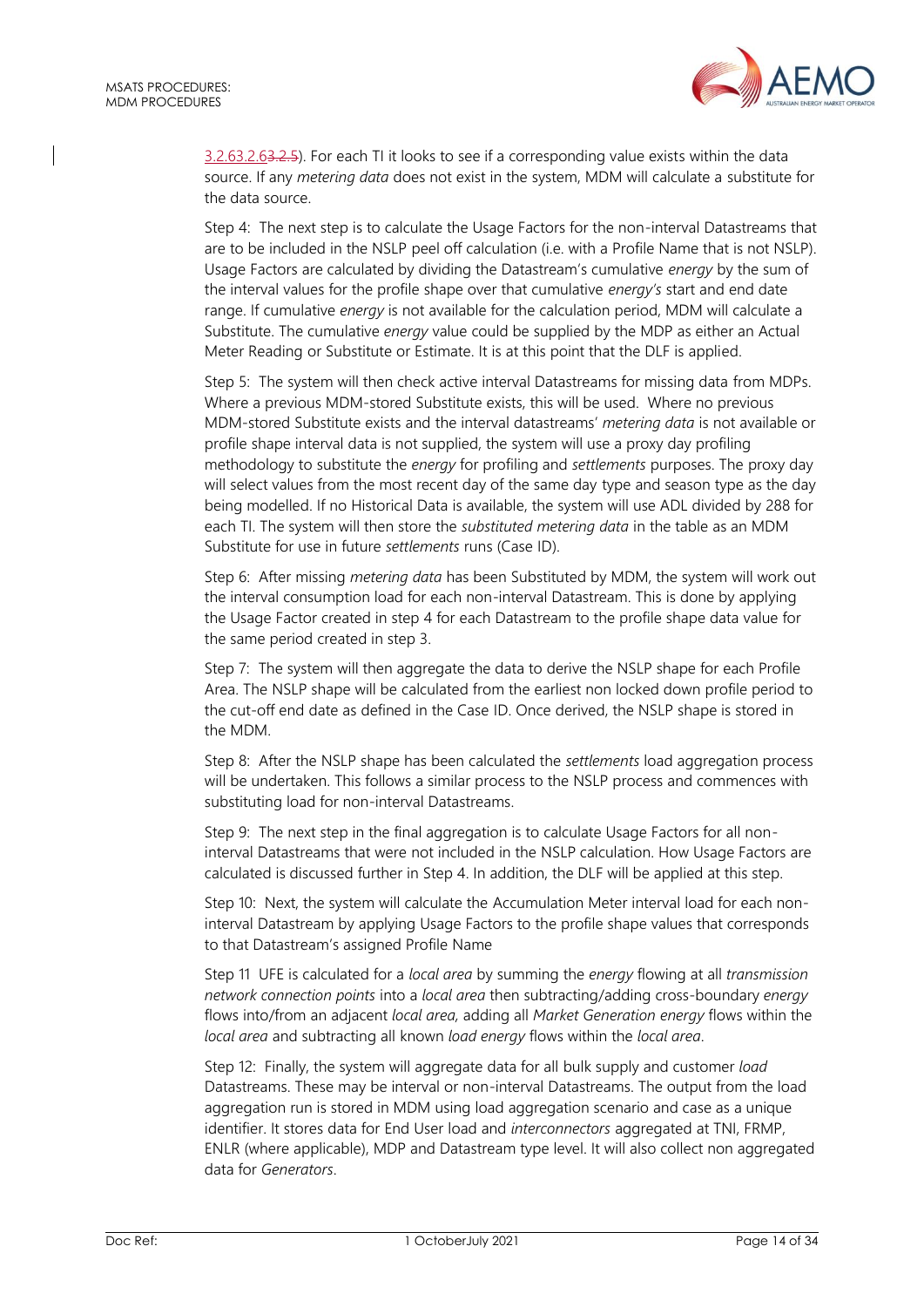

Step 13: The output from the final step will be placed in interface files for loading into AEMO's *settlements* system.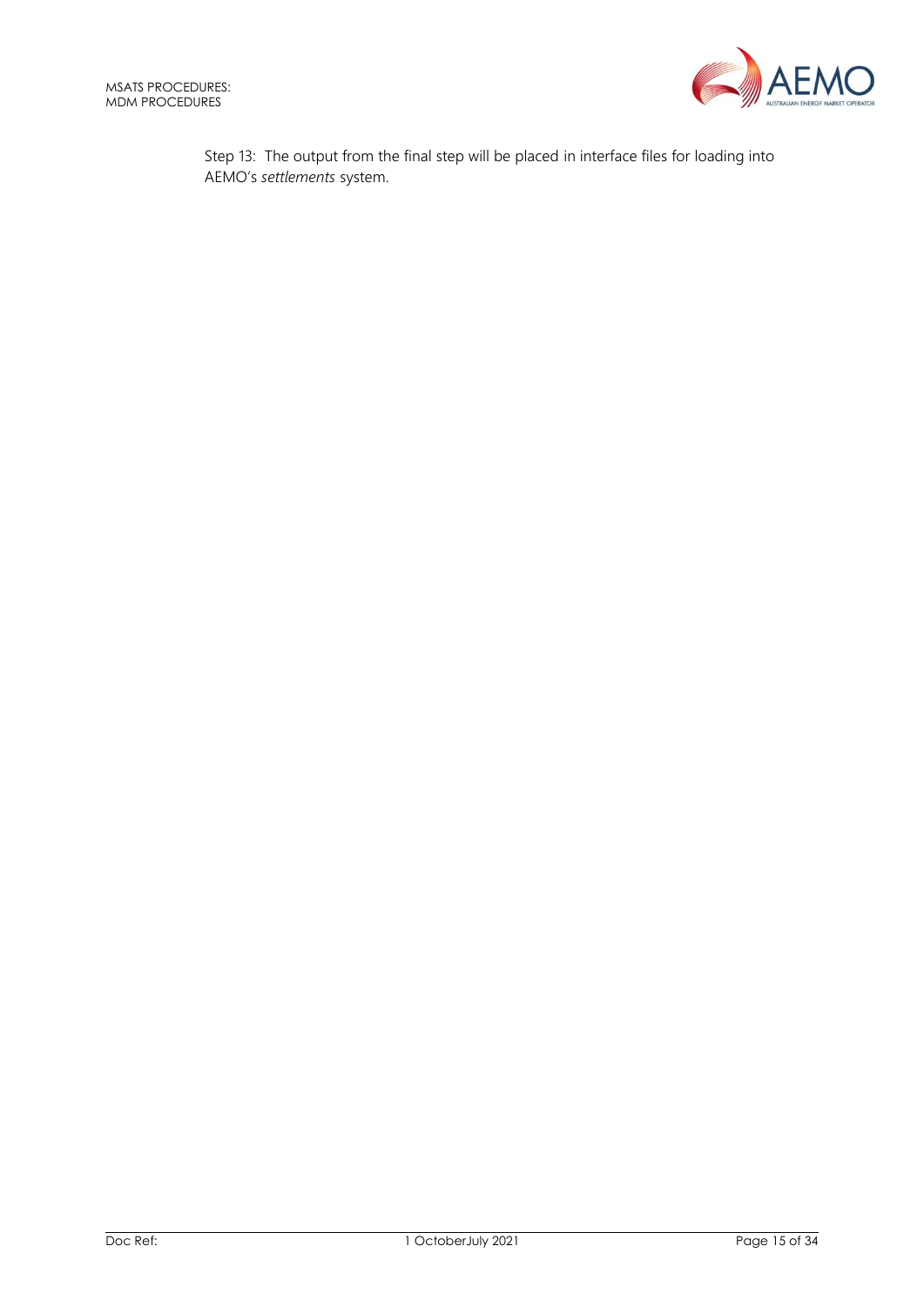

#### **Figure 2 Process Flow Diagram for a Settlement Data Case**

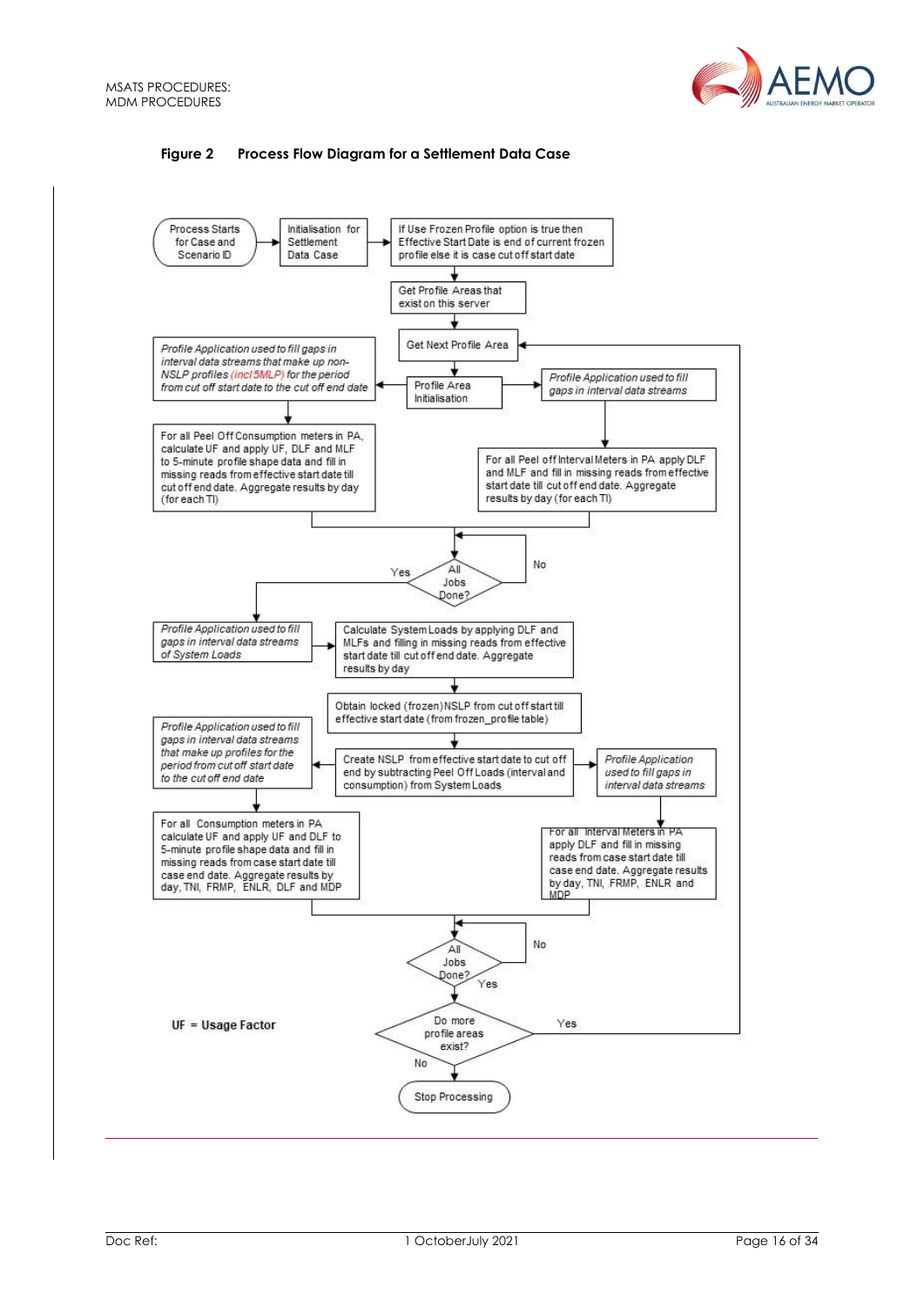

# <span id="page-16-0"></span>**4. MAINTENANCE OF TNI AND PROFILE AREA**

# <span id="page-16-1"></span>**4.1. Introduction**

- (a) This section outlines the information that is required by MSATS to create and maintain Profile Areas. This function can only be performed by AEMO.
- (b) The creation and maintenance of a TNI is performed in the CATS section of MSATS. The creation of a Profile Area and maintenance of Profile Area attributes is performed in the MDM section of MSATS.

## <span id="page-16-2"></span>**4.2. Create a Profile Area**

- (a) If a Jurisdiction Code and TNI Code have been entered into CATS and MDM, AEMO must provide the following information:
	- (i) The name of the Profile Area.
	- (ii) The start date for the Profile Area.
	- (iii) The end date for the Profile Area (normally 31/12/9999).
	- (iv) The TNIs that will be assigned to the Profile Area.
- (b) AEMO may edit the dates for which a TNI will be applicable for a Profile Area (by default all TNI dates are set to the Start and End dates for the Profile Area).

## <span id="page-16-3"></span>**4.3. Maintain Profile Area Attributes**

For a Profile Area (viewable from the "Profile Area – List" screen under Profile Preparation section of browser), AEMO must input some of the following information:

- (a) The revised end date for which the Profile Area is to be valid; or
- (b) The revised list of TNIs that will be associated with the profile Area.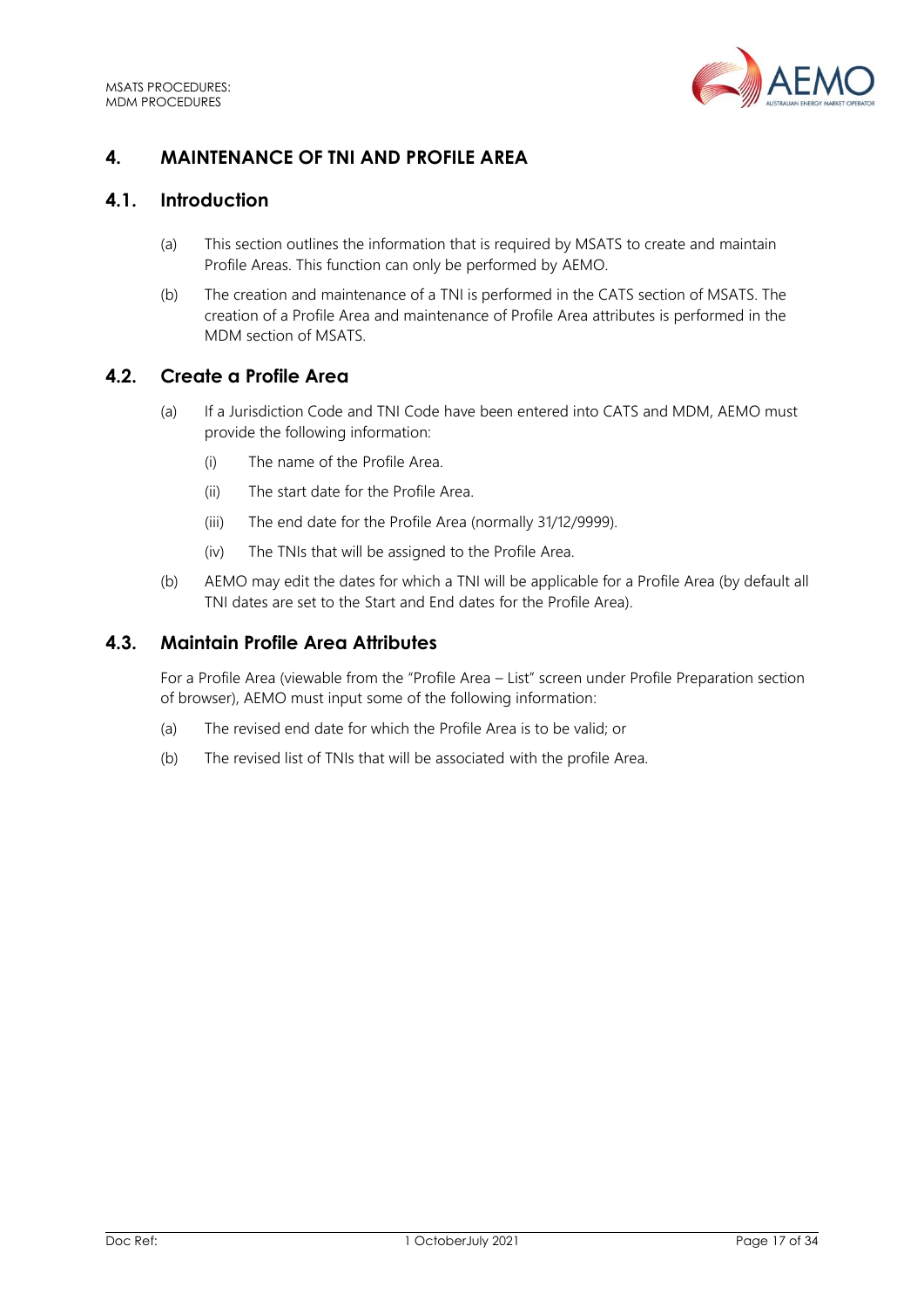

# <span id="page-17-0"></span>**5. LOAD DATA – NON-INTERVAL NMI DATASTREAM**

## <span id="page-17-1"></span>**5.1. Conditions Precedent**

Any submitted data that has a version datetime equal to or earlier than any data that already exists in MDM will be rejected.

# <span id="page-17-2"></span>**5.2. MDP Obligations**

For any active non-interval NMI Datastream in CATS, the MDP must:

- (a) Where there is one or more existing *metering data* records for the Datastream, ensure that the start date of the data being loaded aligns with the end date of the existing record (start date equals previous record end date plus one).
- (b) Submit an aseXML message containing the *metering data* csv payload for the specific NMI Datastream and *settlements* date. The message will include nomination of:
	- The date of submittal of the data MDP
	-
	-
	- The data From Date Quality/Status flag
	- The data To Date
- 
- NMI MDP version datetime
- Datastream Suffix **•** Energy Value in kWh units
	-
- (c) Update CATS DataStreamType to "C" where Basic Datastream included in NEM *settlements* calculation.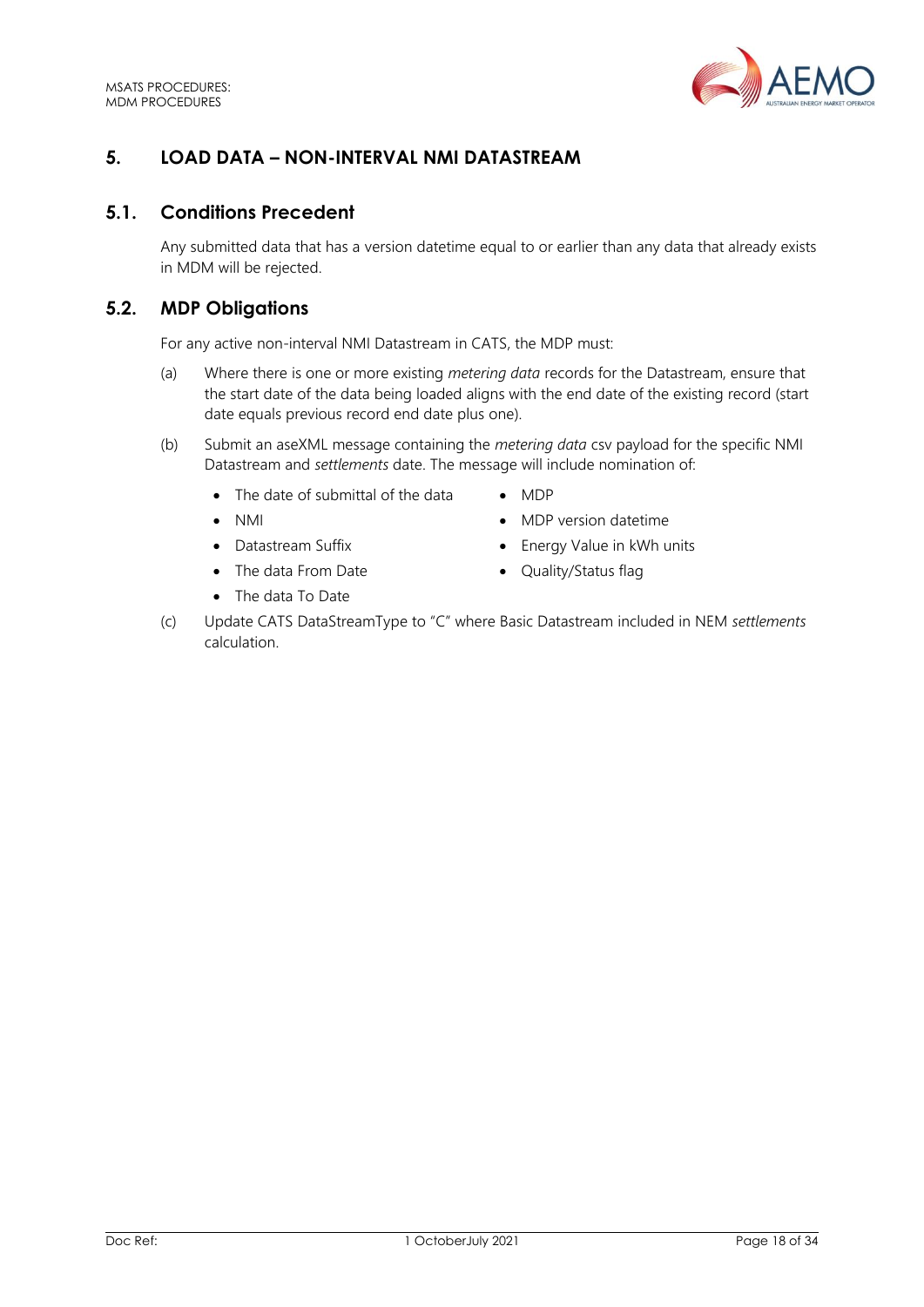

# <span id="page-18-0"></span>**6. LOAD DATA – INTERVAL NMI DATASTREAM**

## <span id="page-18-1"></span>**6.1. Conditions Precedent**

Any submitted data will be validated and may be rejected to ensure AEMO has the latest version of *metering data.*

## <span id="page-18-2"></span>**6.2. MDP Obligations**

For any active interval NMI Datastream in CATS, the MDP must:

- (a) Submit an aseXML message containing the *metering data* csv payload for the specific NMI Datastream and *settlements* date. The message will include nomination of:
	- The date of submittal of the data MDP version datetime
	-
	-
- 
- NMI NMI Energy Values in kWh units
- Datastream Suffix  **Quality/Status flag for each interval of the** data
- *Settlements* Date
- MDP
- (b) Update CATS DataStreamType:
	- (i) "I" where Interval Datastream included in NEM *settlements* calculation,
	- (ii) "N" where Interval Datastream is NOT included in NEM *settlements* calculation or NEM Profile calculation

## <span id="page-18-3"></span>**6.3. Load Sample Meter Data for Defined NMI Datastreams**

The process for loading sample *metering data* is similar to "Load Data – Interval NMI Datastream". The only difference is that the Datastream type defined in CATS is "P".

## <span id="page-18-4"></span>**6.4. Load Externally Calculated Profile Shape**

The process for loading external profile shape data is similar to "Load Data – Interval NMI Datastream". The only difference is that the Datastream type defined in CATS is "P".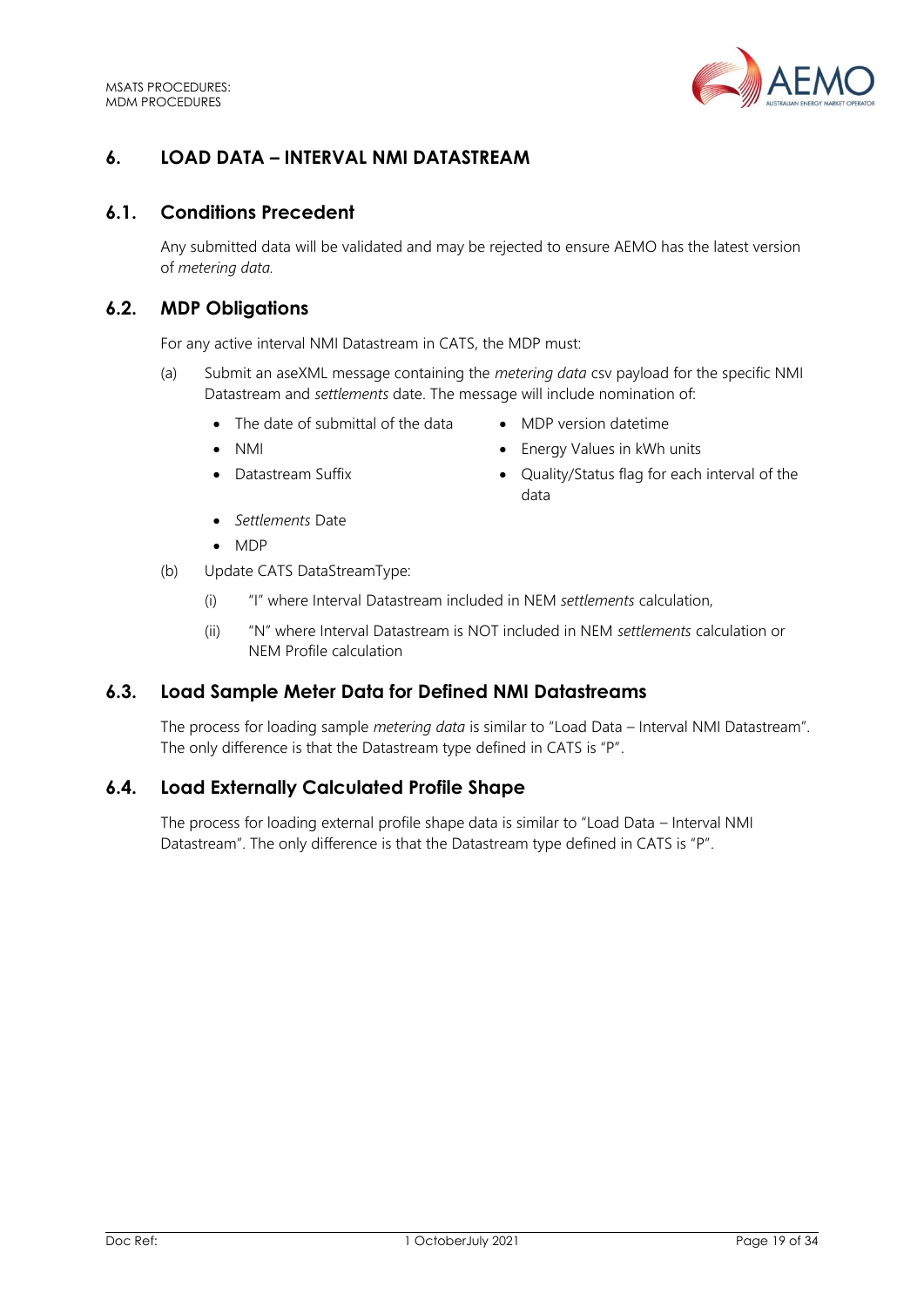

# <span id="page-19-0"></span>**7. DEFINE PROFILE**

# <span id="page-19-1"></span>**7.1. Define the Data Source**

- (a) If the appropriate data source NMI Datastreams do not exist they must first be defined in CATS (refer CATS Procedures) before this procedure can be implemented.
- (b) If there is an active list of NMI Datastream data sources in CATS, AEMO must provide the following information:
	- (i) Data source name
	- (ii) Sampling period start date that is not earlier than the current system date.
	- (iii) Sampling period end date that is not earlier than the start date (normally set to 31/12/9999).
	- (iv) At least one *NMI* and suffix that identifies data to be used for calculation of the profile shape.
	- (v) Weight for each *NMI* and associated suffix, as a numeric value between 0.00 and 1.00.

## <span id="page-19-2"></span>**7.2. Define the Profile Method**

MDM has been set up to use only one *profile* methodology. This is the seven-day type methodology.

## <span id="page-19-3"></span>**7.3. Define the Profile Name**

If:

- (a) the Jurisdiction has approved the creation of the proposed profile; and
- (b) the data source(s) and profile method have been defined,

AEMO must provide the following information:

- (c) A unique Profile Name
- (d) Start date
- (e) Profile method name
- (f) Data source name
- (g) Applicable Profile Areas, and

AEMO may provide an end date that is not earlier than the start date. The screen will default the end date to the high date (31-Dec-9999).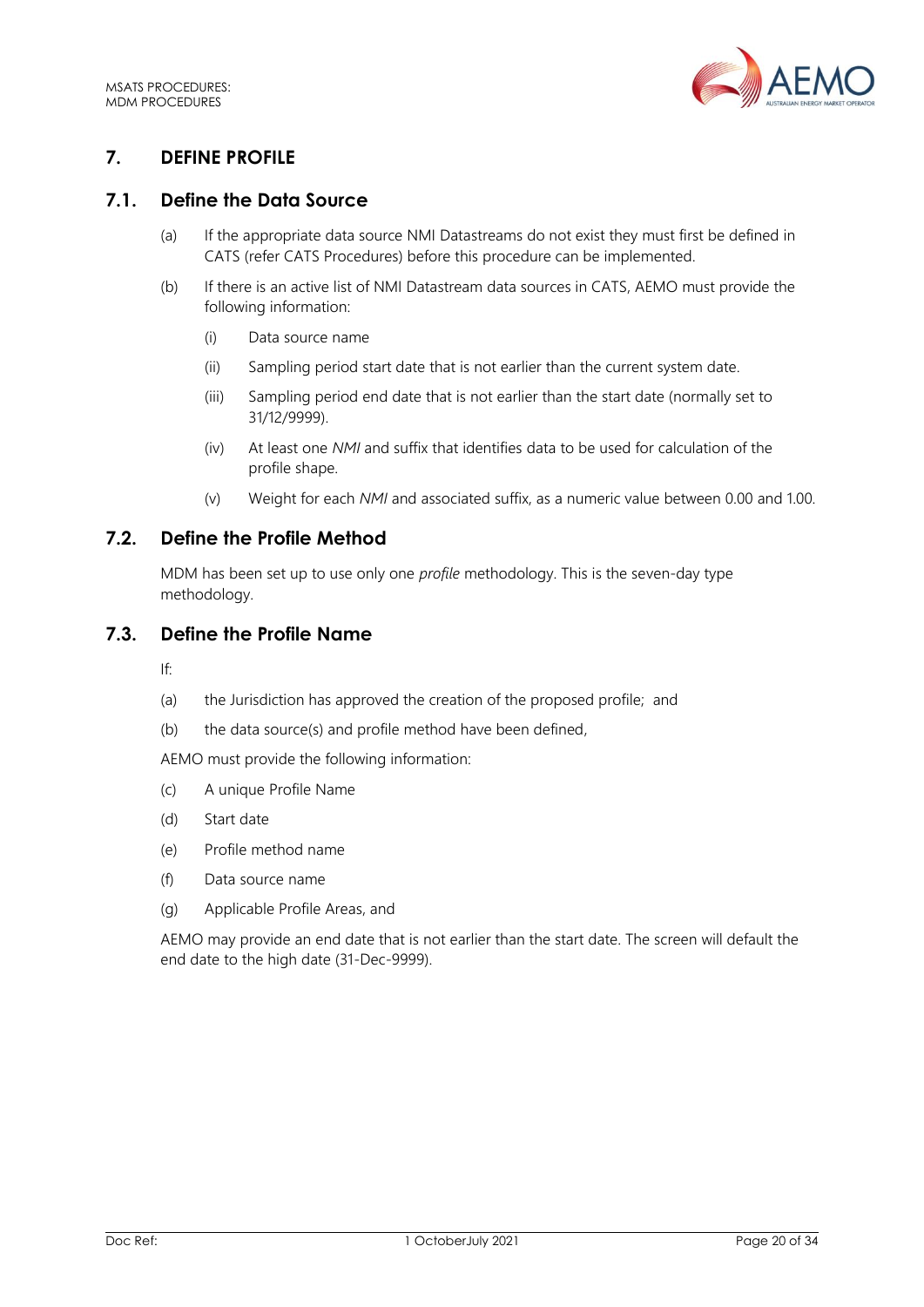

# <span id="page-20-0"></span>**8. PROFILE CALCULATION**

## <span id="page-20-1"></span>**8.1. Settlement Data Scenario**

The purpose of this section is to define the parameters that are required to create *settlements ready data*. This involves the creation of Settlement Data Scenarios that identify the relationship between key parameters.

#### **8.1.1. Creating a New Settlement Data Scenario**

To create a New Settlement Data Scenario, AEMO must provide the following information:

- (a) The Settlement Data Scenario Name, which must be unique.
- (b) The Settlement Data Scenario Type.
- (c) The number of *days* before the Case End Date to start freezing the NSLP.
- (d) The number of *days* before the Case End Date to stop freezing the NSLP.
- (e) Whether the NSLP is to be calculated in this Settlement Data Scenario.

#### **8.1.2. Editing a Settlement Data Scenario**

- (a) A Settlement Data Scenario may be edited by the AEMO user who created the Scenario, by the system administrator, or by AEMO super users.
- (b) Conditions precedent are:
	- (i) A Settlement Data Scenario has been selected
	- (ii) No cases/runs have been processed under this scenario
- (c) To edit the Settlement Data Scenario the following information must be provided:
	- (i) The Settlement Data Scenario Type
	- (ii) The number of *days* before the Case End Date to start freezing the NSLP
	- (iii) The number of *days* before the Case End Date to stop freezing the NSLP
	- (iv) Whether the NSLP is to be calculated in this Settlement Data Scenario

#### **8.1.3. Deleting a Settlement Data Scenario**

- (a) A Settlement Data Scenario may be deleted by the AEMO user who created the Scenario, by the system administrator, or by AEMO super users.
- (b) Conditions precedent are:
	- (i) A Settlement Data Scenario has been selected
	- (ii) No cases/runs have been processed under this scenario

## <span id="page-20-2"></span>**8.2. Settlement Data Cases**

The purpose of this section is to define the parameters that are required to establish a Settlement Data Case.

If the scenario to be used has been defined, AEMO must provide the Settlement Data Scenario under which the Case should be run.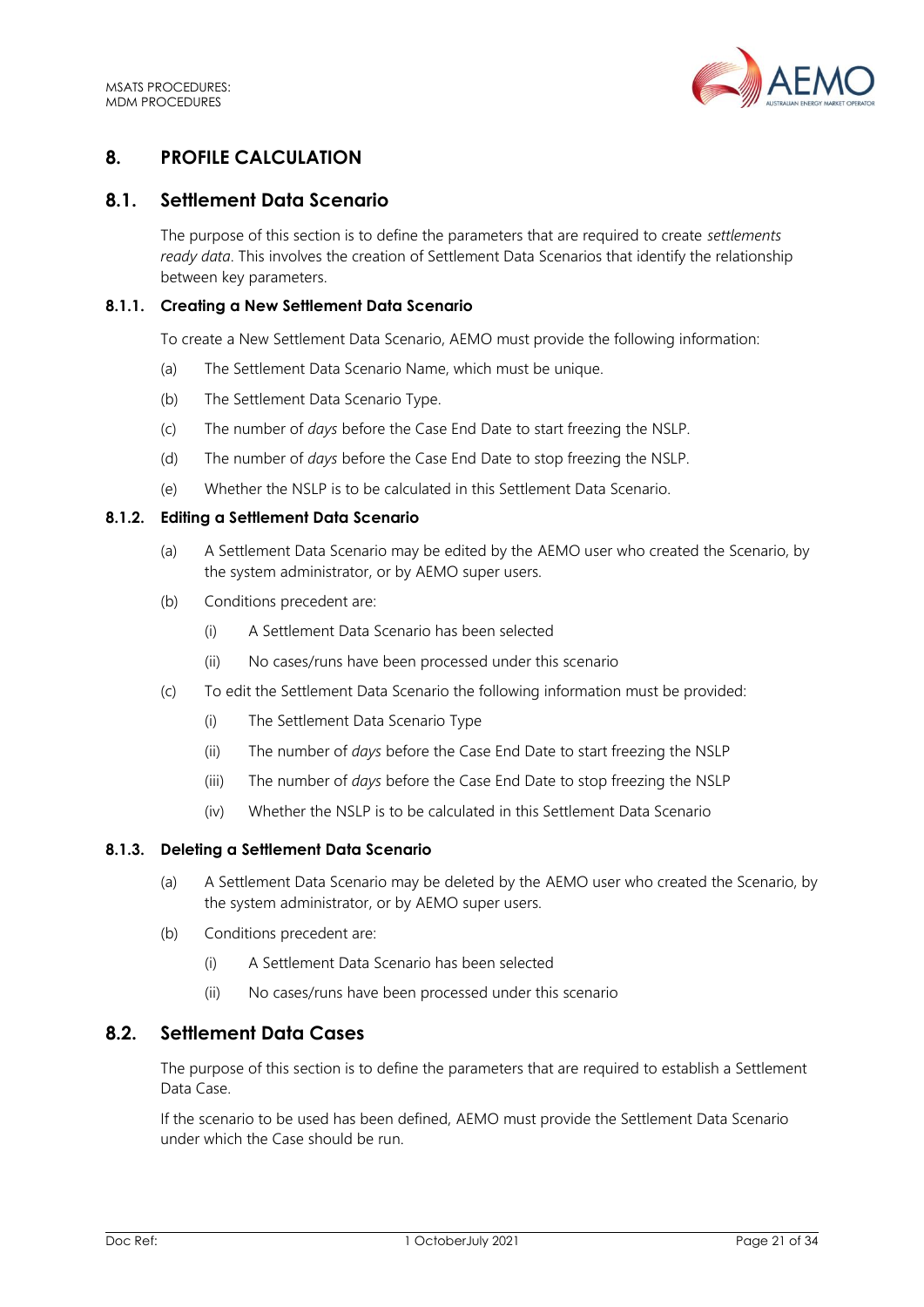

AEMO may edit a Settlement Data Case by providing the same information as required for when a Settlement Data Case is created as long as the Settlement Data Case is uncommitted (not scheduled). Once the Settlement Data Case has been committed, an edit is not possible.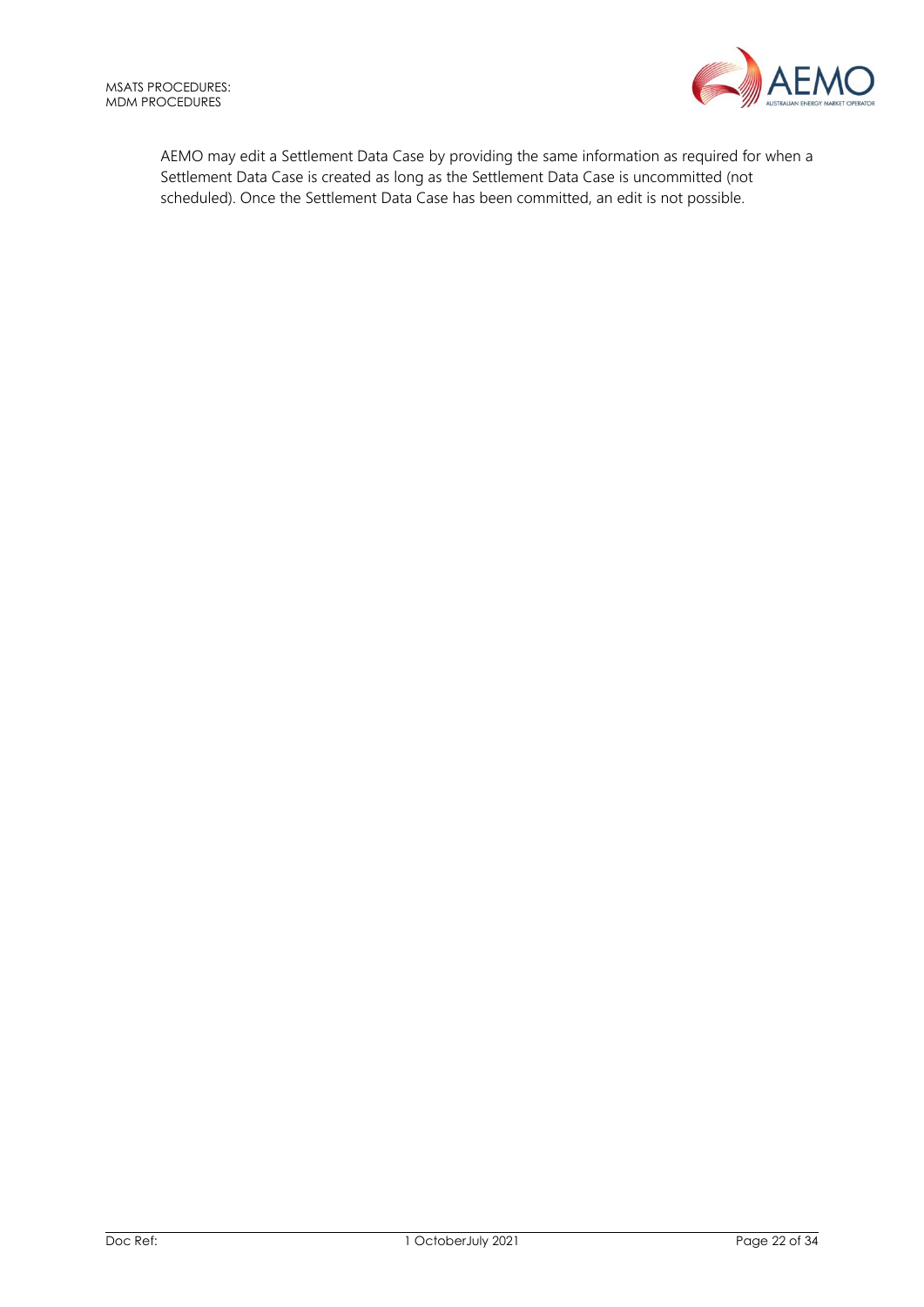

# <span id="page-22-0"></span>**9. REPORTS**

## <span id="page-22-1"></span>**9.1. Introduction**

This section describes the reports from MDM that are available to Participants. More information can be found in the Participant User Interface Guides to MSATS.

The reports identify the participant roles to which a participant must have an assignment to receive the report. Only parties with active assignments to the NMI for the reporting period will be displayed in the report results.

Access methods for each report are detailed for each report:

- Request –nominated participant roles can request the report via their preferred method.
- Subscription a participant who has registered to automatically receive the report
- Push the report will automatically be sent to the nominated participant roles.

Notes:

- AEMO will provide all reporting results for each report request, therefore the "LastSequenceNumber" has been updated from mandatory to optional in the aseXML schema r39. AEMO will no longer reference this field when processing MDM report requests. AEMO recommend participants populate this field with the numerical value = '0'.
- AEMO will continue to generate report results with the 'SegNo' (in the .csv payload) to reflect the number of rows within an RM Report.
- To produce a sample of the report results the MaximumRows field within the aseXML schema can be used. If the MaximumRows field is populated all results will be provided up to the value populated, the remaining values will be discarded.

## <span id="page-22-2"></span>**9.2. MDM RM9 – Actual Versus Estimate Data Report**

The purpose of the MDM RM9 Actual Versus Estimate Data report is to allow AEMO and Participants to compare the number of Estimates and Actual Meter Readings in the system used for settlements. The output is for either Accumulation Meters or Interval Meters and can be further restricted to only those Meter Readings supplied by a particular MDP.

The report start date cannot be greater than 1000 days in the past and end date cannot be greater that the request date (today), with a maximum date range of 7 days.

Parties that have access to the report:

Request: AEMO, FRMP, ENLR, MDP.

Information that must be submitted with the report request:

- Start date and end date
- Data type, whether interval or accumulation (non-interval)
- The 'As at' date and time for the data being requested
- The last sequence number. This specifies the starting point of the report.

Information that may be submitted with the report request:

• The MDP. This limits the report to records related to this MDP.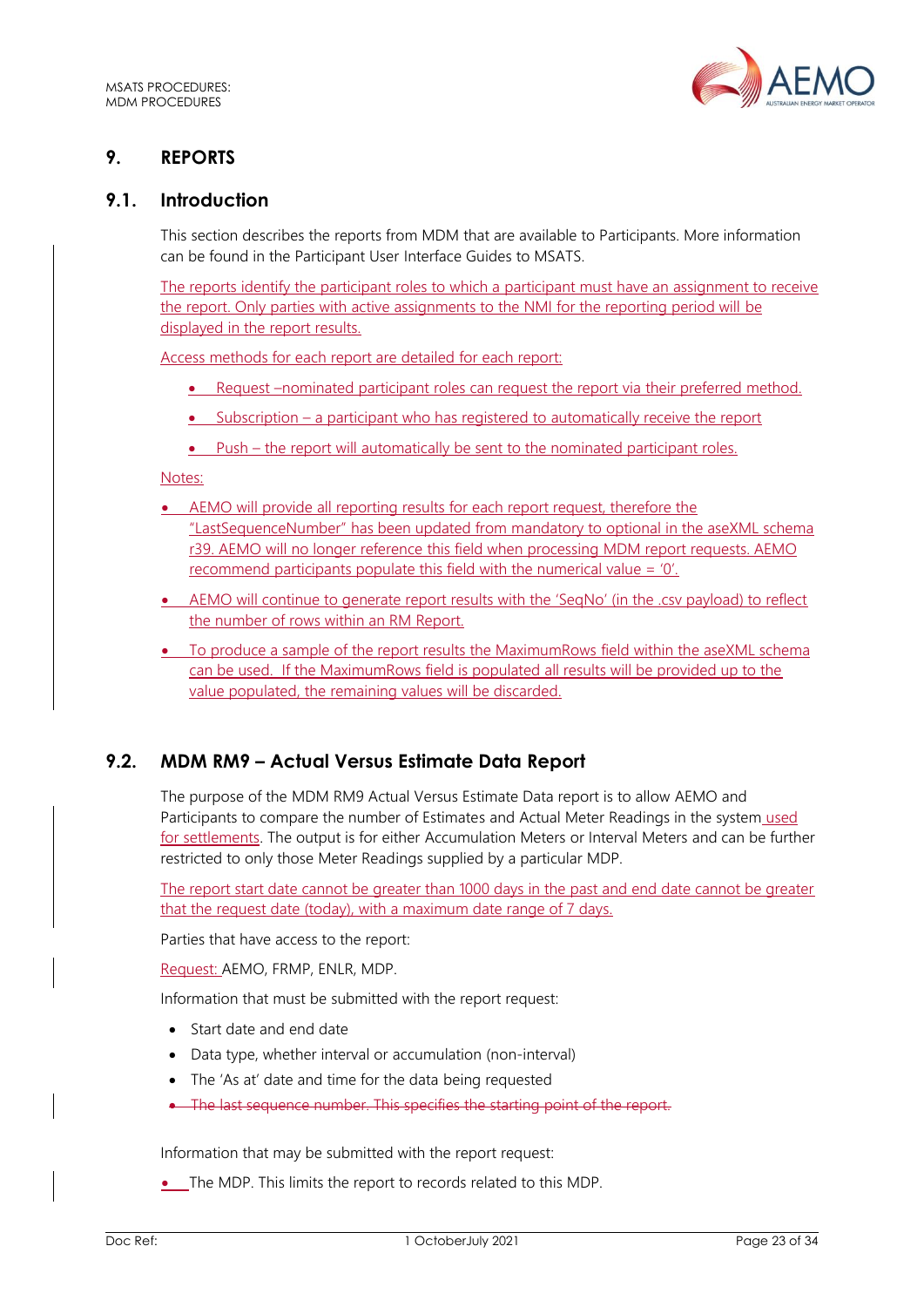

#### The last sequence number. (Not Used by AEMO)

Report Outputs:

- MDP
- Settlement Date
- Count of number of non actual reads Example: settlement day where any data quality does not equal 'A')
- Count of total number of reads
- Percent (% ) of non actual reads
- Report sequence number

# <span id="page-23-0"></span>**9.3. MDM RM11 – Missing Data Report**

The purpose of the MDM RM11 Missing Data report is to allow AEMO and Participants to find out what *metering data* is missing from MDM. Includes all active NMI Data Streams registered in MSATS.

The report start date cannot be greater than 1000 days in the past and end date cannot be greater that the request date (today), with a maximum date range of 7 days.

Parties that have access to the report:

Request: AEMO, FRMP, ENLR, MDP.

#### Push: MDP

Information that must be submitted with the report request:

- Start date and end date
- *NMI* (Optional)
- MDP
- The 'As at' date and time for the report being requested (only used if NMI is specified)
- The last sequence number. This specifies the starting point of the report.
- Whether *interval metering data* or *accumulation metering data* is required
- *NMI* selection, all *NMIs*

Information that may be submitted with the report request:

• The last sequence number. (Not Used by AEMO)

Report Outputs:

- MDP
- Settlement date
- NMI
- Suffix
- Report sequence number

## <span id="page-23-1"></span>**9.4. MDM RM13 – NMI Datastreams History Report**

The purpose of the MDM RM13 NMI Datastreams History Report is to allow AEMO and Participants to retrieve the history of a NMI Datastream's *metering data* for a specified period. This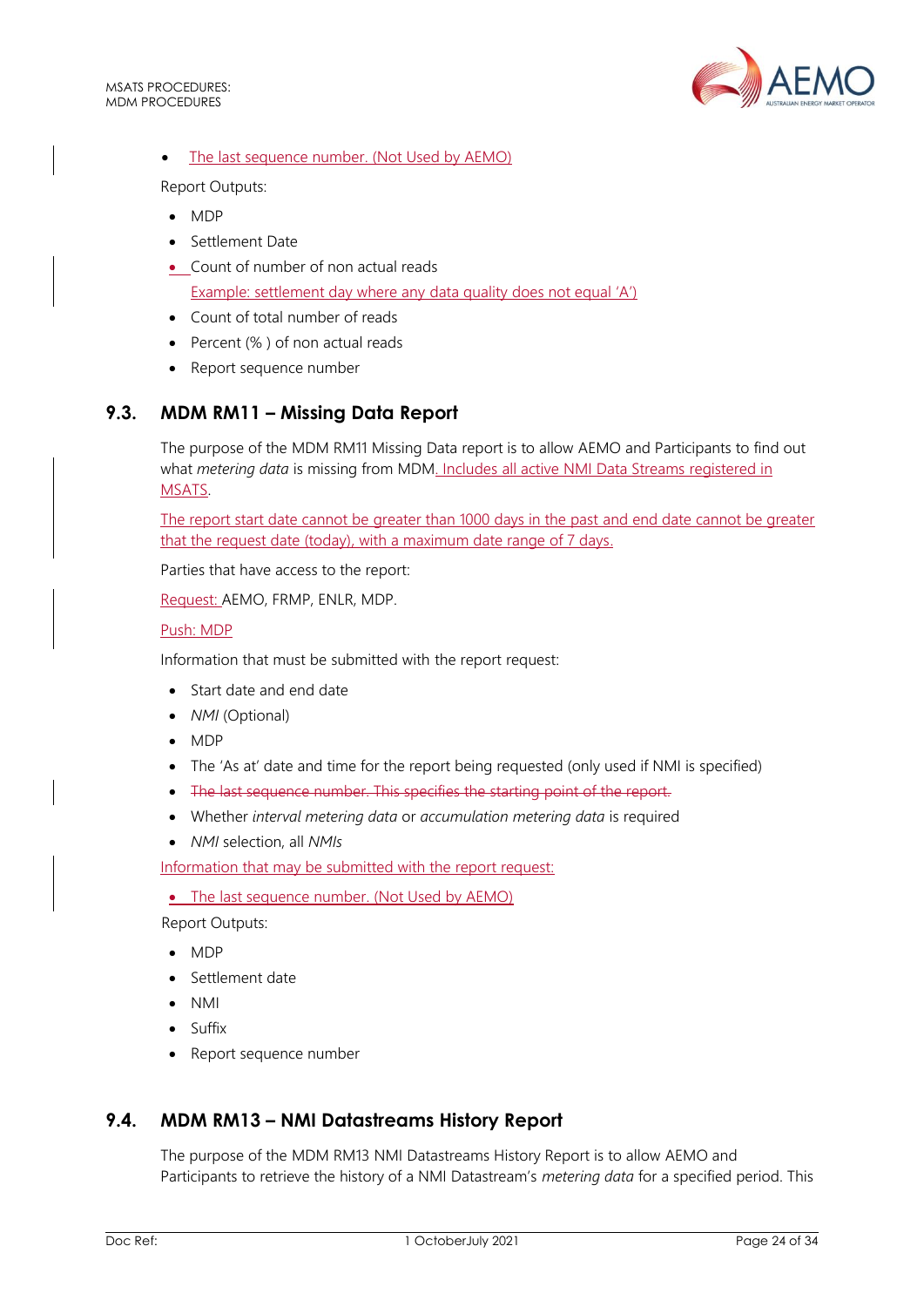

report will return all versions of *metering data* that exist in the system for that *NMI* for days within the report period.

The report start date cannot be greater than 1000 days in the past and end date cannot be greater that 1000 days int the future.

Parties that have access to the report:

Request: AEMO, MC, FRMP, ENLR, LNSP, ENM, NSP2, MPB, MPC, MDP.

Information that must be submitted with the report request:

- Start date and end date
- Data type, whether interval or accumulation (non-interval)
- NMI
- The 'As at' date for the data being requested
- The last sequence number. This specifies the starting point of the report.

Information that may be submitted with the report request:

• The last sequence number. (Not Used by AEMO)

Report Outputs:

- Settlement Date (for Interval Meters) or Start Date and End Date (for Accumulation Meters)
- NMI
- Suffix
- Load Time
- MDP Version Date
- MDP
- Value(s) will be updated to allow the display of 4 decimals to support reads provided in MDFF Format.
- Read type flag(s) Report sequence number
- Actual or Historical data identifier

## <span id="page-24-0"></span>**9.5. MDM RM16 – Level 1 Settlement Reconciliation Report**

The MDM RM16 Level 1 Settlement Reconciliation Report provides aggregated *interval metering data* grouped by TNI, FRMP, ENLR, MDP, and Datastream type that was used during a *settlements* run. Source data for this report includes data supplied by an MDP and that produced as an output of a settlements run and includes data from interval Datastreams and accumulation Datastreams.

Participants can register to have the Profile name included in the report results.

Parties that have access to the report:

Request: AEMO, FRMP, ENLR, and MDP.

#### Push: FRMP, ENLR

Information that must be submitted with the report request:

- Settlement Case ID. Defines the required settlement run.
- The last sequence number. This specifies the starting point of the report.

Information that may be submitted with the report request: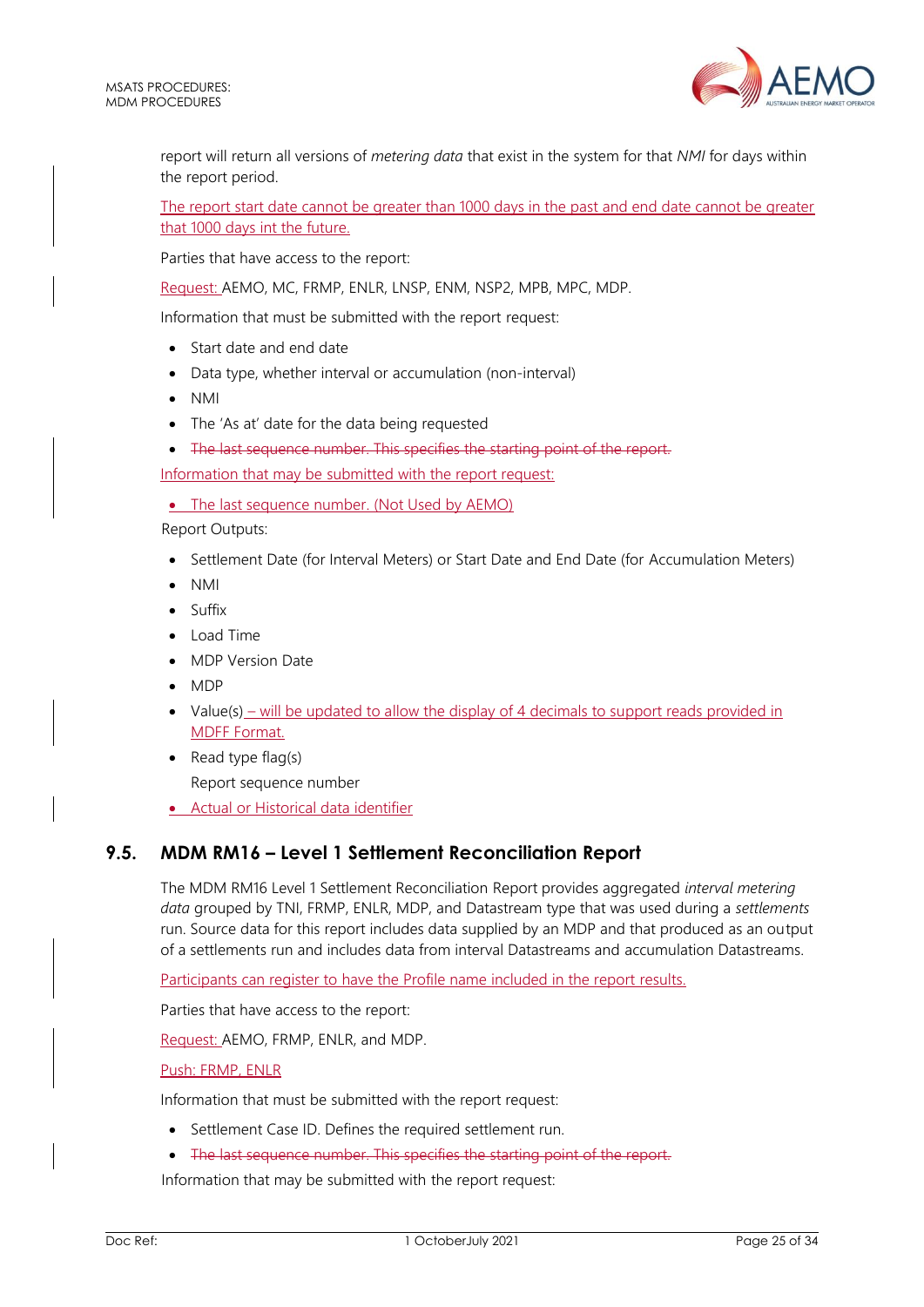

- Start date and end date. If the Start date and end date is not provided, data will be provided covering the entire period defined by the Settlement Case ID.
- The last sequence number. (Not Used by AEMO)

Report Outputs:

• TNI

- Datastream type
- FRMP, ENLR, MDP
- Profile name only displayed for registered Participants
- Creation date/time
- Settlement date
- Creation date/time
- TNI, FRMP, ENLR, MDP
- **•** Datastream type
- Data for Period 1 through to Period 288
- Report sequence number

## <span id="page-25-0"></span>**9.6. MDM RM17 – Level 3 Settlement Reconciliation for Non-Aggregated Data**

The MDM RM17 Level 3 Settlement Reconciliation for Non-Aggregated Data Report provides interval data for all suffixes of a particular *NMI* that was used during a *settlements* run. Source data for this report includes data supplied by an MDP and that produced as an output of a *settlements* run and includes data from interval Datastreams and accumulation Datastreams.

The read type flag for accumulation data will be changed as part of 5 minute settlements from 'P' prorated to 'A' where reads are provided by an MDP or 'E' where AEMO has estimated the reads.

The read type flag for interval data estimated by AEMO will change from 'P' to 'Z'

When a settlement value is a calculation of multiple reads (e.g.  $N = F - B$ ) the MDP Version Date will display the latest reading timestamp.

Parties that have access to the report:

Request: AEMO, FRMP, ENLR, and MDP.

Information that must be submitted with the report request:

- NMI. This limits the output to suffixes of this NMI.
- Settlement Case ID. Defines the required settlement run.
- The last sequence number. This specifies the starting point of the report.

Information that may be submitted with the report request:

• Start date and end date. The default is the entire period defined by the Settlement Case.

• The last sequence number. (Not Used by AEMO)

- Settlement date
- NMI and suffix
- Creation date/time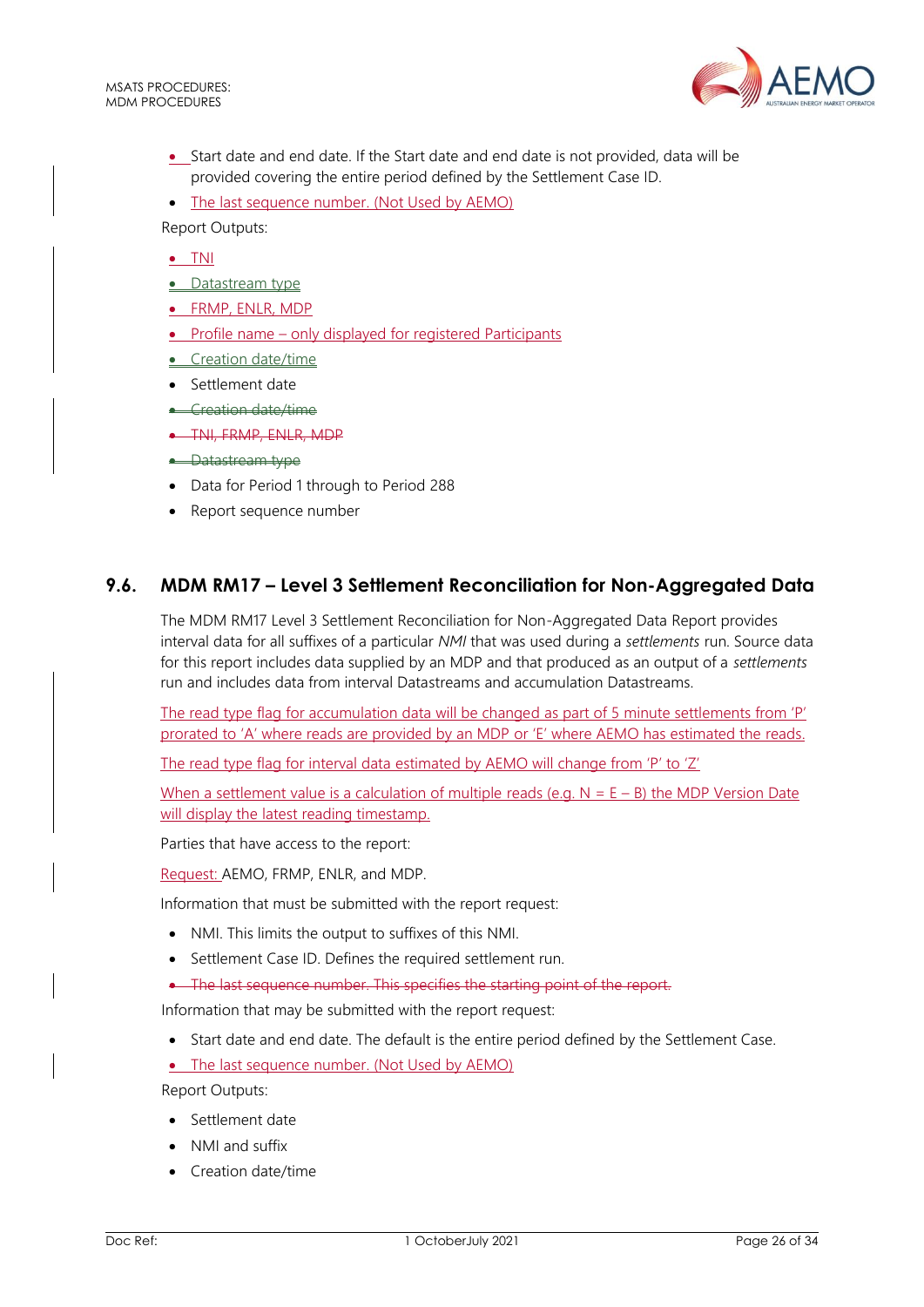

- Data for Period 1 through to Period 288
- Read type flags
- MDP Version Date
- Report sequence number

## <span id="page-26-0"></span>**9.7. MDM RM20 – PPS Report**

The purpose of the MDM RM20 PPS Report is to allow AEMO and Participants to retrieve profile shape data. It will firstl-return all NSLP, CLP and 5MLPs that cover the report period. It will then return the profile shape covering the report period which would be used for each Profile Area in a *settlements* run. The output can be limited to those profiles used in a case run or by Profile Name. Participants can manually request profiles for

- Case Id returning all profile data for the settlement case including 2 weeks of frozen profile
- Start date and End date returning profile data for all case ids for the period specific (maximum 7 days)

Subscription to this report will automatically provide all calculated profile data and 2 weeks of frozen profile data for each settlement run.

Parties that have access to the report:

Request: AEMO, MC, FRMP, ENLR, LNSP, ENM, NSP2, MPB, MPC, MDP All Participants

Subscription: FRMP, ENLR

Information that must be submitted with the report request:

• Either Case ID or start date and end date

- Start date and end date, compulsory if Case ID is not supplied.
- The 'As at' date and time for the data being requested, if Case ID is not supplied participant provided 'EPROFILE'
- The last sequence number. This specifies the starting point of the report-

Information that may be submitted with the report request:

- Start date and end date, if Case ID is supplied.
- Settlement Case ID. Limits output to that case.
- Profile name. Limits output to that profile.
- The last sequence number. (Not Used by AEMO)

• MDP Version used to define the 'EPROFILE' version to be reported.

- Profile name
- Profile area
- Settlement date
- Load time/Creation time
- Data for Period 1 through to Period 288
- Report sequence number
- Locked
- Settlement Case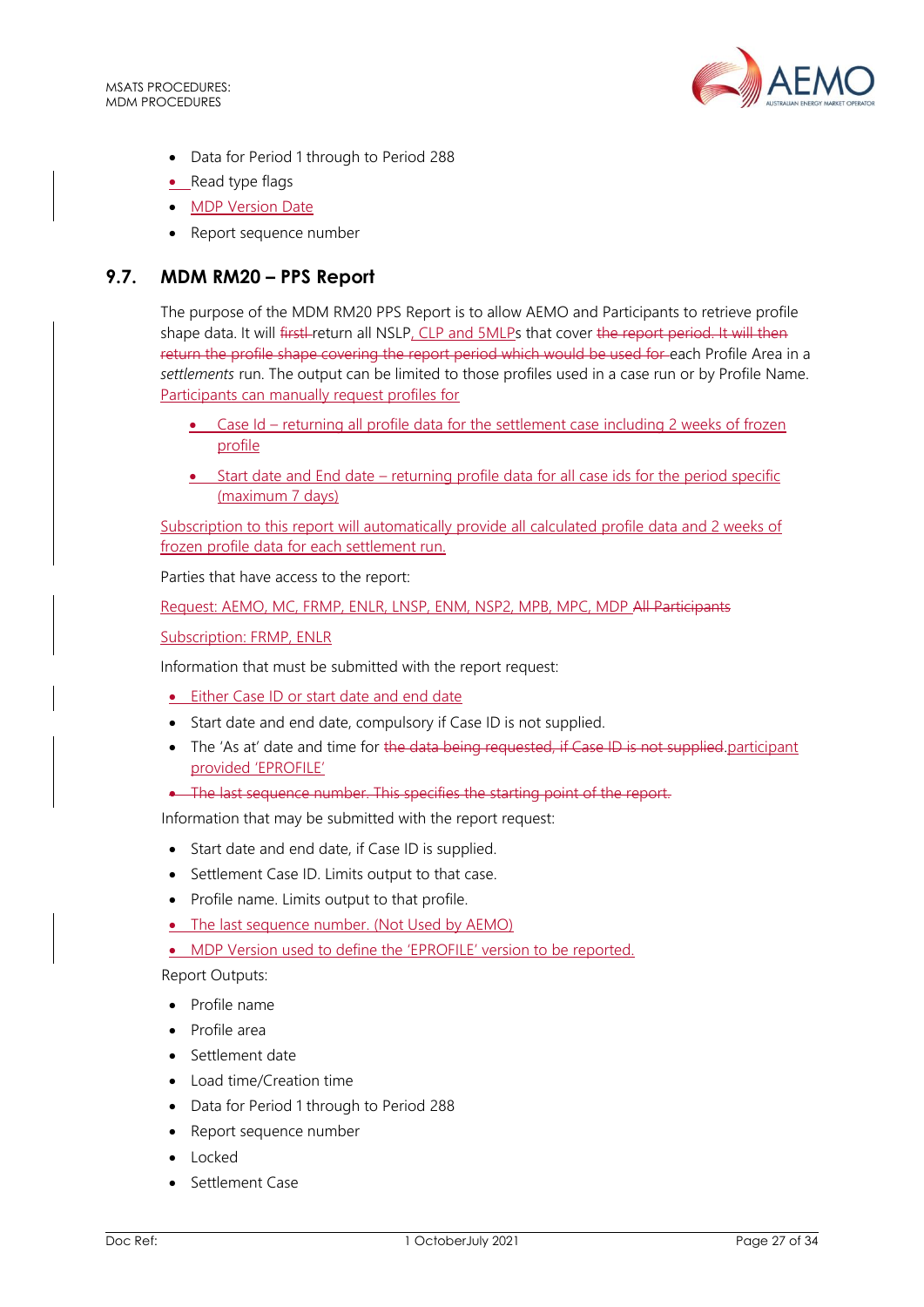

# <span id="page-27-0"></span>**9.8. MDM RM21 - Level 2 Settlement Reconciliation Report (RM27 report for AEMO's use only)& MDM RM27 Level 2 Settlement Reconciliation Report (Automated on Settlement Case Approval)**

For a *settlements* run the MDM RM21 - ---Level 2 Settlement Reconciliation Report will provide the daily totals of load data for each TNI's (supplied as an input) *NMIs*. The *NMIs* returned are restricted to those *NMIs* that have the same ENLR that was supplied as an input to this report. The output can also be further restricted to those *NMIs* with a certain MDP.

For tThe MDM RM217 Level 2 Settlement Reconciliation Report (Automated Automated on Settlement Case Approval) will be produced on approval of a Settlement Case<sub> $\bar{x}$ </sub>  $\pm$ This report will provide the daily totals of load data for all *NMIs* for all TNI combinations for all MDPs. The RM27 report is produced for AEMO's use only and is identical to the RM21 report.

Parties that have access to the report:

- Request: AEMO MDP, FRMP or ENLR
- Subscription: FRMP or ENLR
- A Participant must be assigned roles of MDP, FRMP or ENLR to the NMIs.

Information that must be submitted with the report request for the RM21 report:

- Settlement Case ID
- TNI
- ENLR
- The last sequence number. This specifies the starting point of the report.

**Information that may be submitted with the report request for the RM21 report:**

- Start date and end date
- MDP. Further limits the output to NMIs associated with the specified MDP.
- The last sequence number. (Not Used by AEMO)

- TNI
- ENLR
- MDP
- *Settlements* date
- *NMI*
- Daily total energy
- Report sequence number
- DataStream Type
- MSATS Substitution Indicator
- **Daily total energy**
- MDP Version Date
- Report sequence number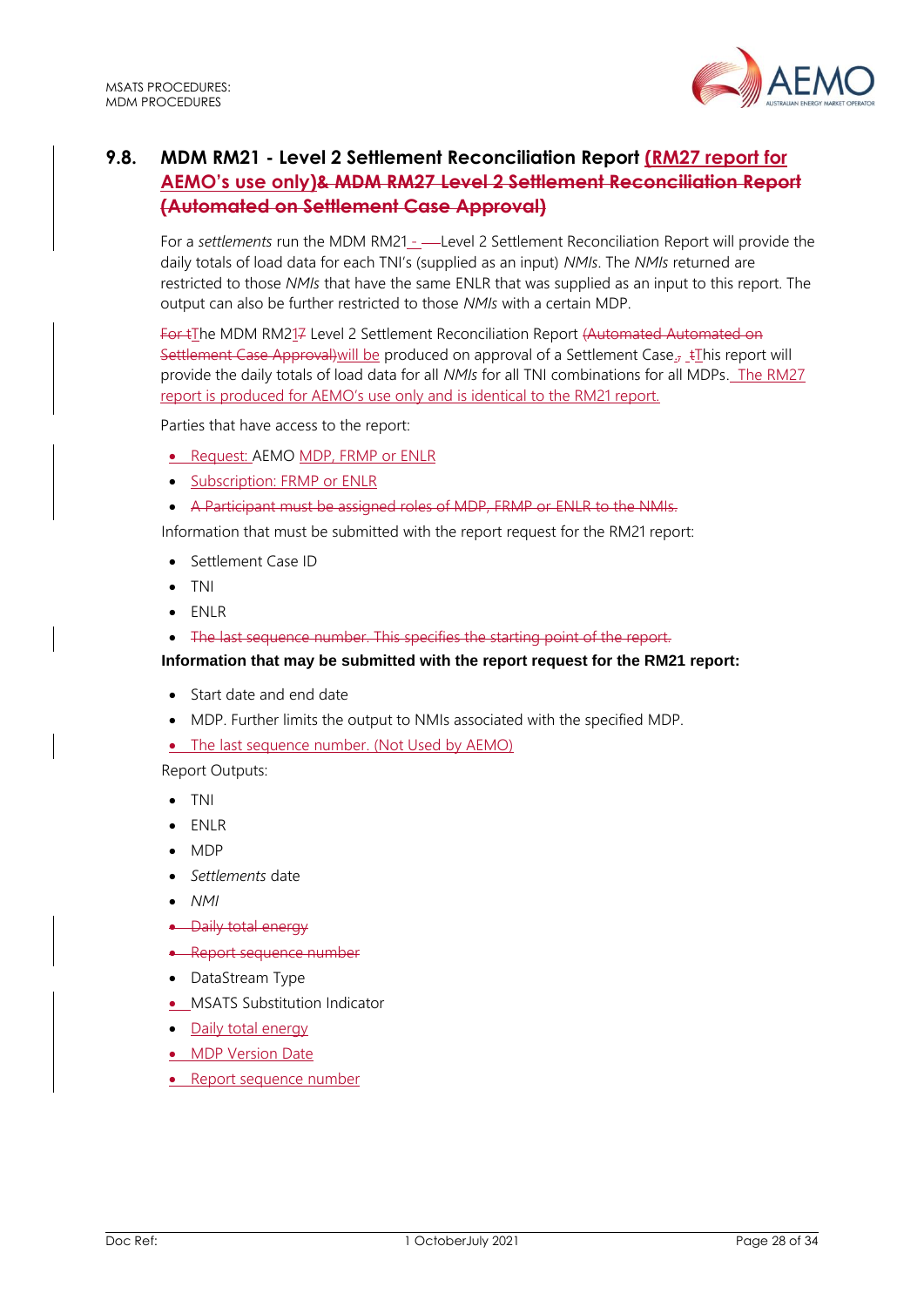

# <span id="page-28-0"></span>**9.9. MDM RM22 – Data Estimation Report**

The purpose of the MDM RM22 Data Estimation Report is to allow AEMO and Participants to obtain details of Substitutions that have been made during a *settlements* run for missing *interval metering data* and Accumulation Meter readings

Parties that have access to the report:

- Request: AEMO, MDP, FRMP or ENLR
- A Participant that has a MDP, FRMP or ENLR association with the Substituted NMI Datastream.

Information that must be submitted with the report request:

- Settlement Case ID
- The last sequence number. This specifies the starting point of the report.

Information that may be submitted with the report request:

- Start date and end date. The default is the entire period defined by the Settlement Case ID.
- The last sequence number. (Not Used by AEMO)

Report Outputs:

- Settlement Date
- *NMI* and suffix
- Creation date time
- Substituted value for each interval
- Report sequence number

## <span id="page-28-1"></span>**9.10. MDM RM25 – Settlement – Profile Shape Data**

The purpose of the MDM RM25 Settlement – Profile Shape Data is to provide Participants with the profile shapes frozen by AEMO. It will return all NSLP, CLP and 5MLP that cover each Profile Area for each frozen profile week.

This report is automatically produced by AEMO and published to the AEMO website.

Parties that have access to the report:

All Participants from the AEMO website

Information that must be submitted with the report request:

The report cannot be requested by participants.

- Profile name
- Profile area
- Settlement date
- Load time/Creation time
- Data for Period 1 through to Period 288
- Report sequence number
- Locked
- Settlement Case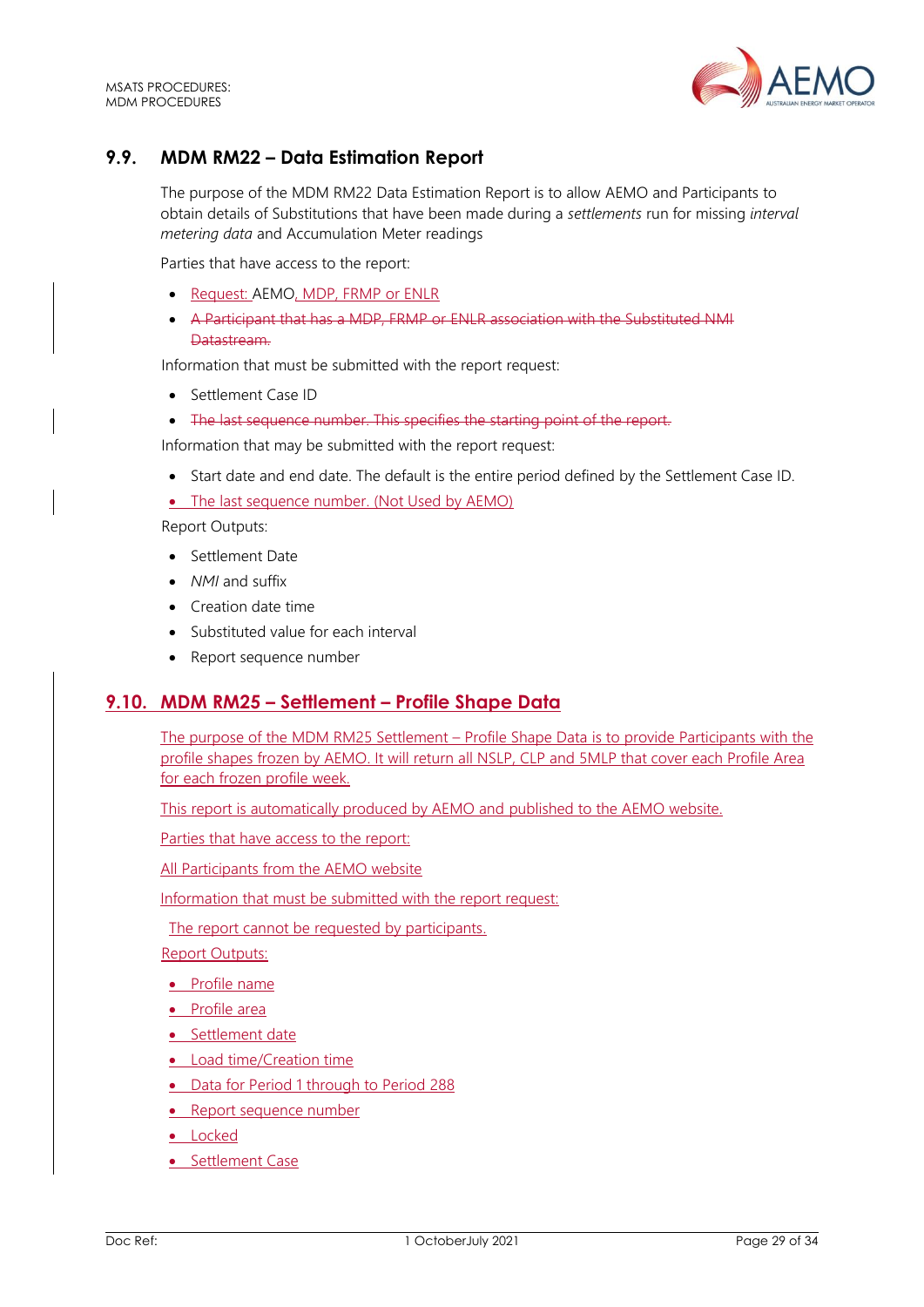

# <span id="page-29-0"></span>**9.10.9.11. MDM RM26 - MDP Substitution and Estimation Report**

The purpose of the MDM RM26 MDP Substitution and Estimation Report is to allow AEMO and MDPs to obtain details of Substitutions and Estimations that are still current in MDM for a specified settlement week.

The report start date cannot be greater than 400 days in the past and end date cannot be greater that the request date (today), with a maximum date range of 7 days.

Parties that have access to the report:

Request: AEMO, MDP

Push: MDP (for R1 and R2 settlement weeks)

Information that must be submitted with the report request:

- Start and end dates
- Whether *interval metering data* or *accumulation metering data* is required

Report Outputs:

Interval Metering Data

- NMI and suffix
- *Settlements* Date
- FRMP
- ENLR
- MDP
- FLAG

Accumulation Metering Data

- *NMI* and suffix
- Start and end date
- FRMP
- ENLR
- MDP
- FLAG
- kWh

## <span id="page-29-1"></span>**9.11.9.12. MDM RM37 – High Priority Missing Data Report**

The purpose of the RM37 – High Priority Missing Data report is to allow AEMO, FRMP and MDP participants to identify missing readings for Interconnectors, Wholesale NMIs and GeneratorsTransmission connection points and cross boundary meters required for each settlement day. The report will be pushed to MDPs daily

The report start date cannot be greater than 1000 days in the past and end date cannot be greater that the request date (today), with a maximum date range of 7 days.

Parties that have access to the report:

Request: AEMO, FRMP, MDP

Push: MDP

Information that must be submitted with the report request: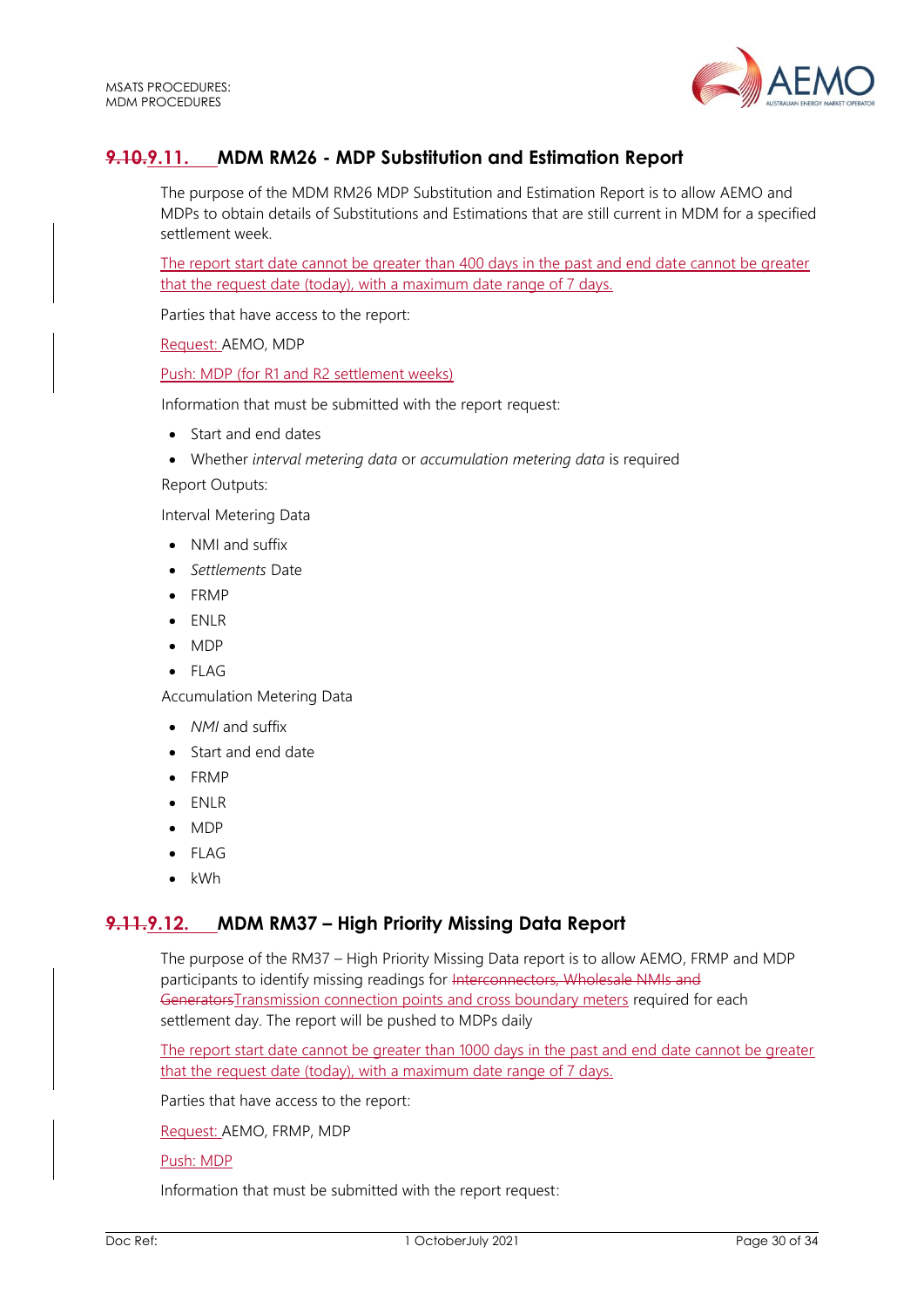

- Start date and end date
- MDP

• The 'As at' date and time for the report being requested (only used if NMI is specified) Report outputs:

- MDP
- SettlementDate
- NMI
- Suffix
- Report sequence number

# <span id="page-30-0"></span>**9.12.9.13. MDM RM38 – DataStream Missing Data Report**

The purpose of the RM38 -DataStream-Datastream Missing Data report is to allow AEMO, FRMP and MDP participants to identify missing DataStream-Datastream readings required for the calculation of the Net (N) datastream for the settlement week to support the Data Delivery calendar. The report will be pushed to MDPs.

The report start date cannot be greater than 1000 days in the past and end date cannot be greater that the request date (today), with a maximum date range of 7 days.

Parties that have access to the report:

Request: AEMO, FRMP, MDP

#### Push: MDP

Information that must be submitted with the report request:

- Start date and end date
- NMI
- MDP
- The 'As at' date and time for the report being requested (only used if NMI is specified) Report outputs:
- MDP
- SettlementDate
- NMI
- Suffix
- Report sequence number

## <span id="page-30-1"></span>**9.13.9.14. MDM RM39 – Mismatch Data Report**

The purpose of the RM39 – Data Mismatch report is to allow AEMO, FRMP and MDP participants to identify DataStream-Datastream readings that have been provided-received for a settlement week to support the Data Delivery calendar, where the Data StreamDatastream does not have corresponding NMI Standing Data.

The report start date cannot be greater than 1000 days in the past and end date cannot be greater that the request date (today), with a maximum date range of 7 days.

Parties that have access to the report:

Request: AEMO, FRMP, MDP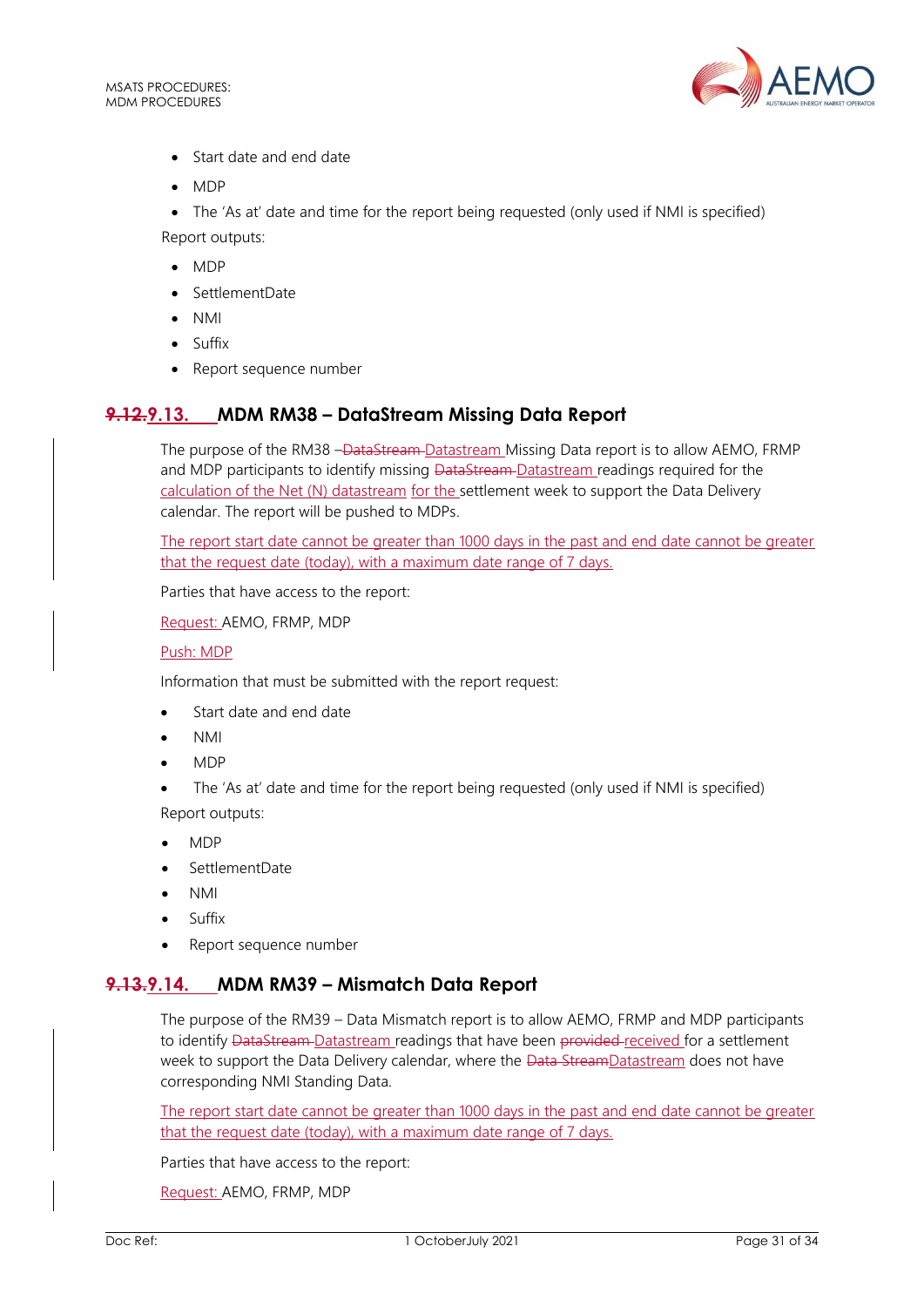

#### Push: MDP

Information that must be submitted with the report request:

- Start date and end date
- NMI
- MDP
- The 'As at' date and time for the report being requested (only used if NMI is specified) Report outputs:
- MDP
- SettlementDate
- NMI
- MeterSerialNumber
- **Suffix**
- MDPVersion Date/Time
- Error Type (example: NMI, Datastream, MDP)
- Report sequence number

# <span id="page-31-0"></span>**9.14.9.15. MDM RM43 – UFE Factor Values by Profile Area**

The purpose of the RM43 –UFE Factors Values by Local Area report is to provide AEMO FRMP and LNSP Participants with the UFE Factor for each TI for each Local Area for each settlement run.

Parties that have access to the report:

Request: AEMO, FRMP and or LNSP

Subscription: FRMP

Information that must be submitted with the report request:

- CaseID
- Profile Area

Report outputs:

- Case Id
- Settlement Type
- Local Area
- Settlement Date
- Creation Date
- Data for Period 1 through to Period 288
- Report sequence number

## <span id="page-31-1"></span>**9.16. MDM RM46 – UFE Factor Values by Profile Area**

The purpose of the RM43 –UFE Factors Values by Local Area report is to provide AEMO, FRMP and LNSP participants with the energy values used to calculate the UFE Factor for each TI for each Local Area within a settlement run.

Parties that have access to the report:

Request: AEMO, FRMP or LNSP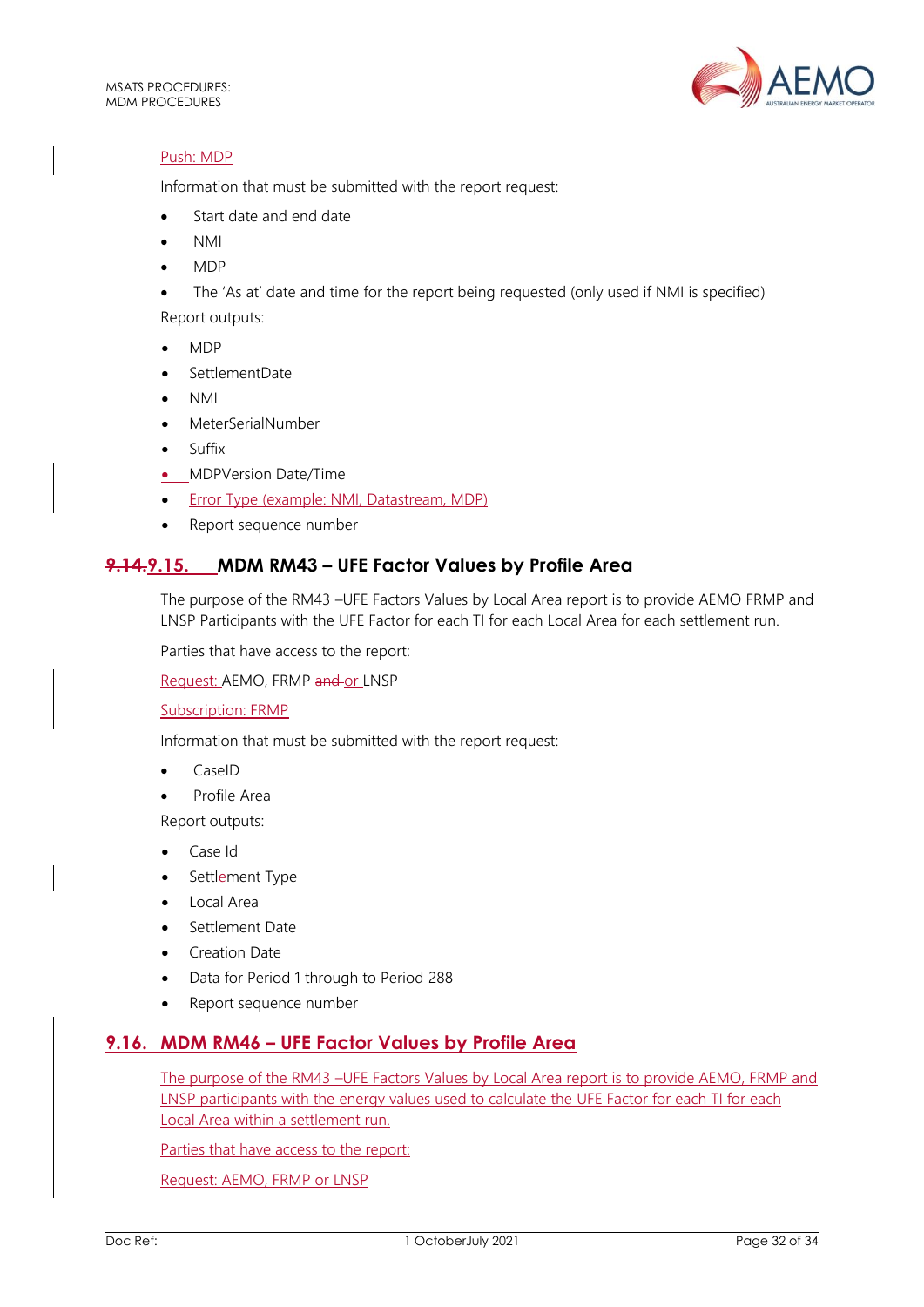

#### Subscription: FRMP

# Information that must be submitted with the report request:

- CaseID
- Profile Area
- Report outputs:
- Case Id
- Settlement Type
- Local Area
- Settlement Date
- **•** Creation Date
- Data for Period 1 through to Period 288
- Report sequence number